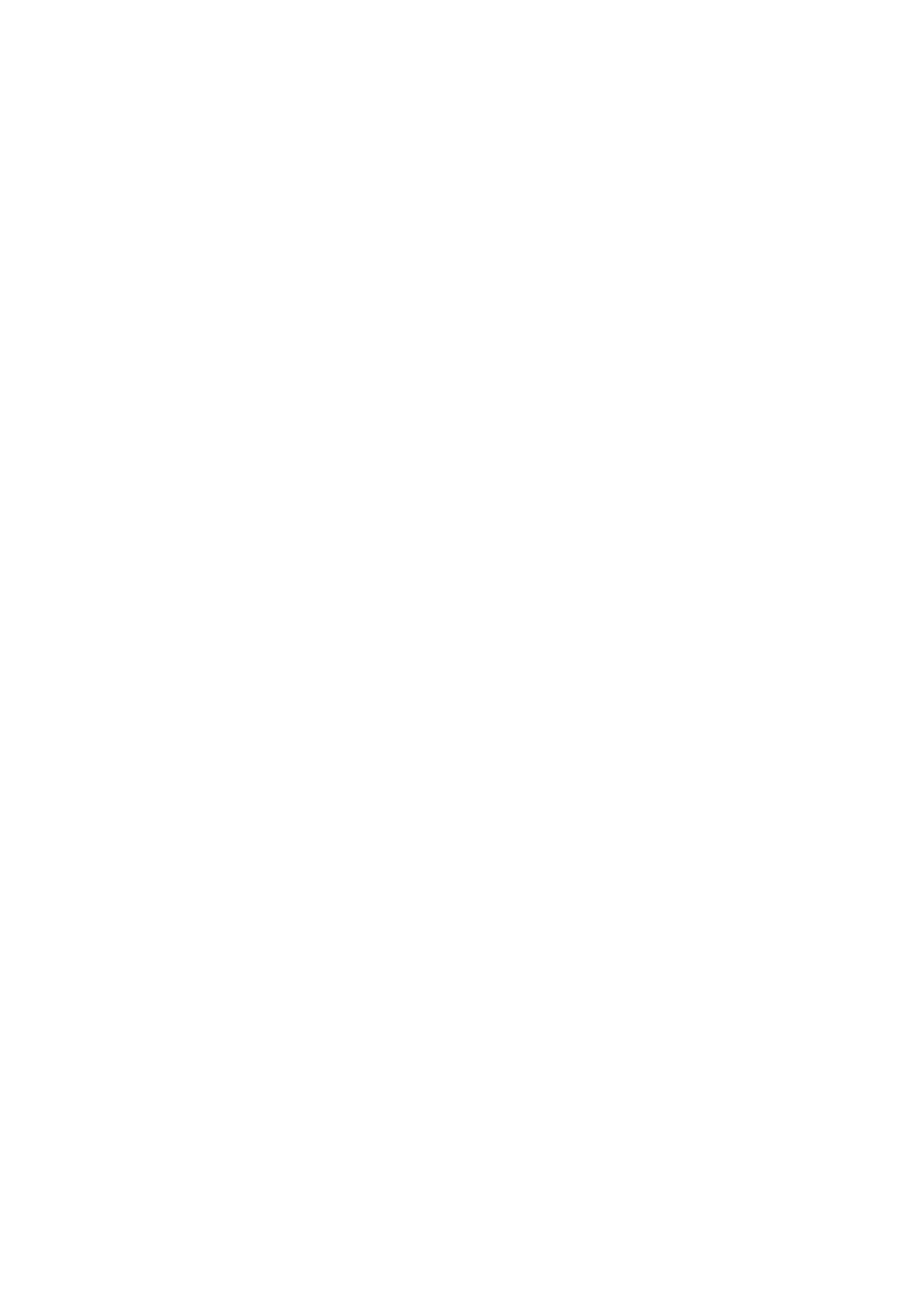## About this document

Ofcom has today published a document which details the positions the UK will take on selected key issues at the forthcoming International Telecommunication Union (ITU) World Radiocommunication Conference 2015 (WRC-15). This is the third (and final) document Ofcom has published in relation to WRC-15 over the past 18 months.

WRCs are held approximately every four years and take key decisions concerning the identification and international harmonisation of spectrum bands.

Under a Government Direction, Ofcom represents the UK at WRCs. The next conference takes place in Geneva from 2 - 27 November 2015. It will consider a wide range of issues across a number of sector interests, including mobile broadband, maritime, aeronautical, satellite and science use of spectrum.

Today's statement follows on from a consultation in June 2014 and a subsequent update in January of this year and sets out the UK positions Ofcom will take going into WRC-15 on some of the most important and high priority issues.

WRCs cover a wide range of spectrum related issues and discussions are fluid and concessions and compromises have to be considered. Therefore, for a number of issues, the UK may have to adjust its position accordingly to assess the best achievable result overall.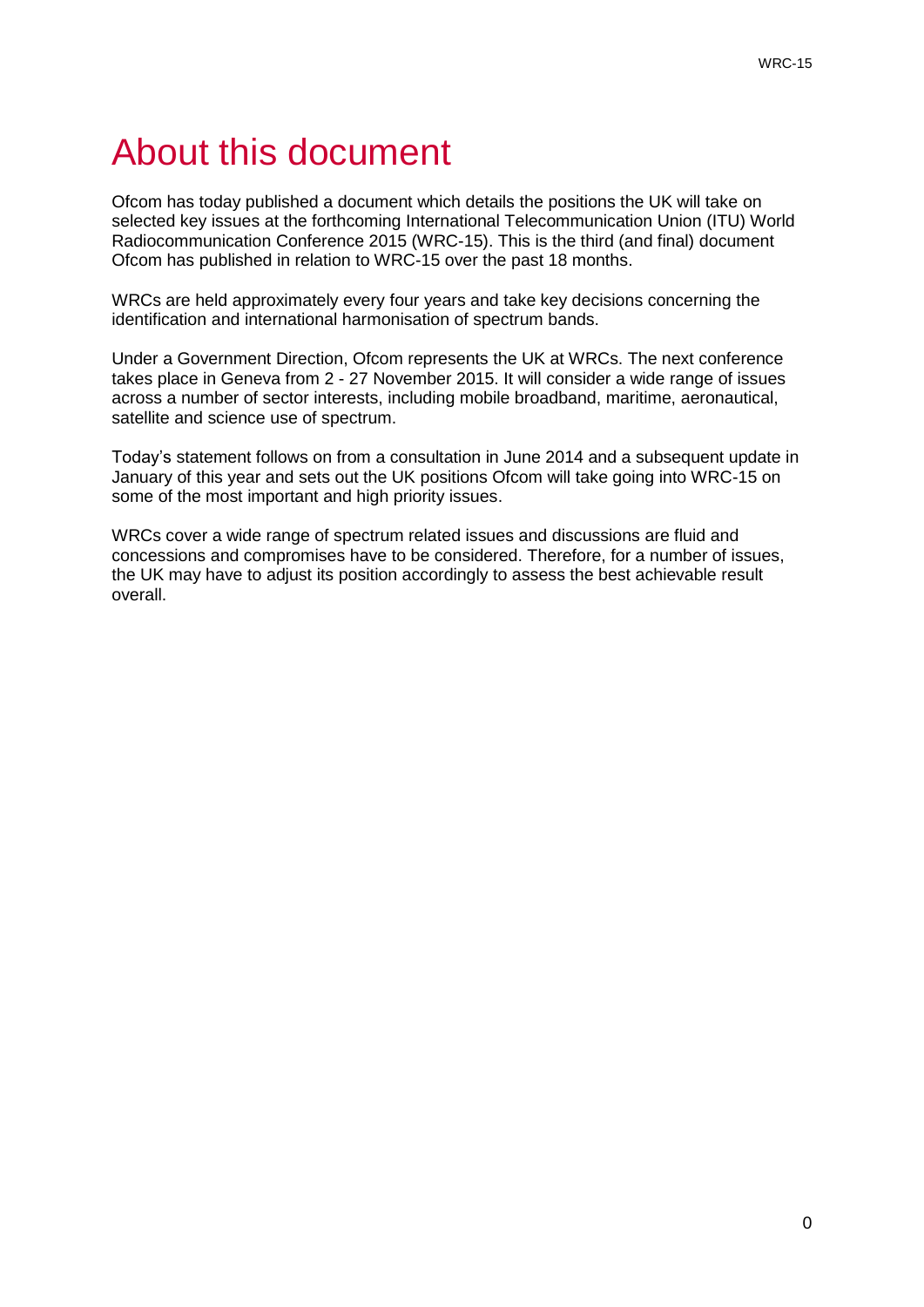## **Contents**

| <b>Section</b> |                                                 | Page |
|----------------|-------------------------------------------------|------|
| 1              | <b>Executive Summary</b>                        | 2    |
| 2              | Introduction                                    | 4    |
| 3              | UK positions at WRC-15                          | 6    |
| Annexes        |                                                 | Page |
| 1              | List of European Common Proposals               | 11   |
| 2              | UK Prioritisation Table for WRC-15 Agenda Items |      |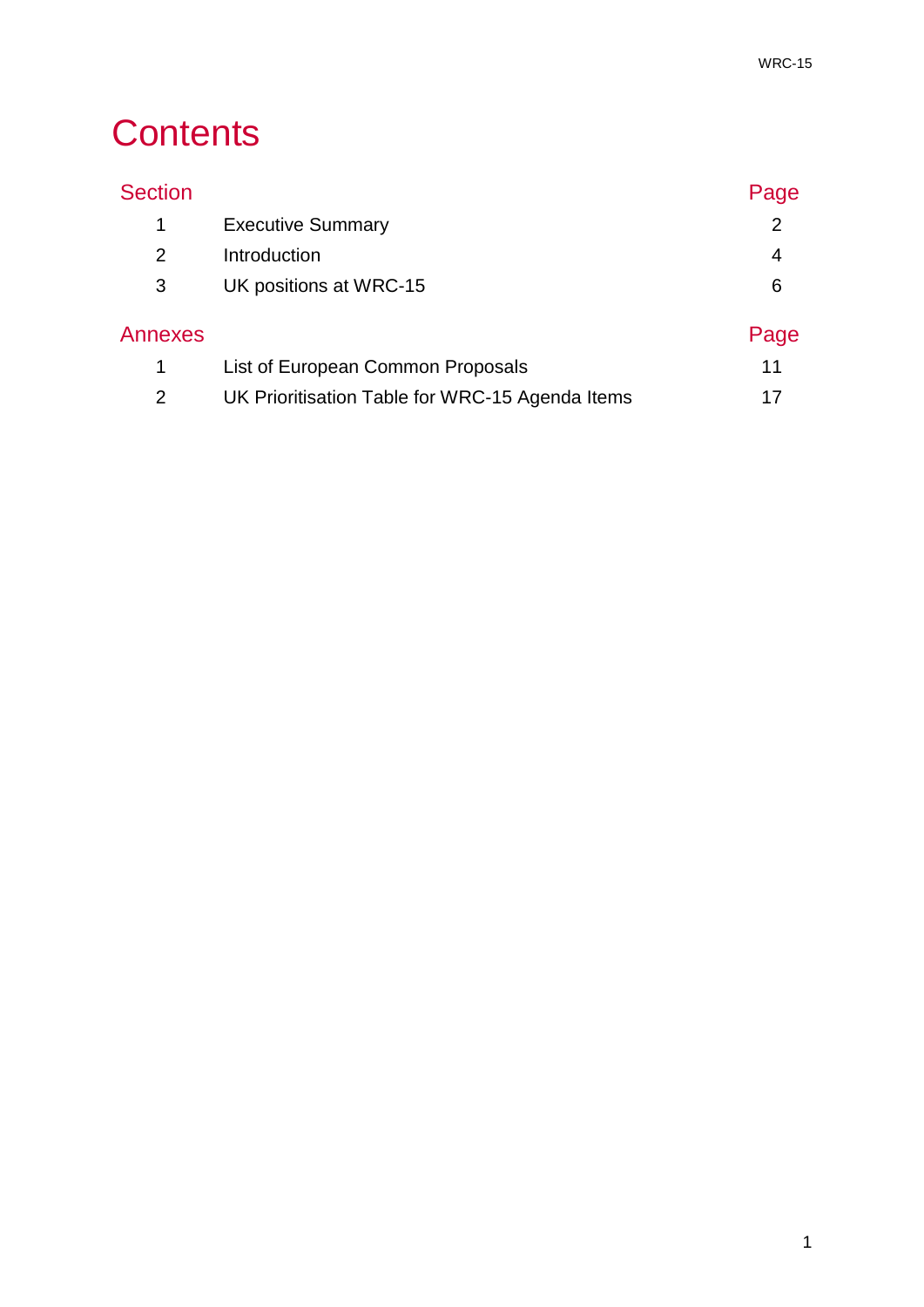### **Section 1**

## **Executive Summary**

- 1.1 This statement outlines the position the UK will take in relation to key issues that will be discussed at the World Radiocommunication Conference being held in November 2015 (WRC-15). These positions build on our update document published in January<sup>1</sup> of this year where we considered responses received to the Consultation Document on WRC-15 that we published in June 2014<sup>2</sup>.
- 1.2 WRC-15 will agree a revision to the Radio Regulations (RRs), an international treaty governing the use of radio spectrum. WRCs are held approximately every 4 years. The RRs specify the allocation of frequency bands to particular uses (such as broadcasting, mobile networks), and also contain regulatory procedures for coordinating frequency use between countries. International agreement on these things is necessary to reduce interference, to ensure that radio equipment can work in different places (creating international economies of scale) and to recognise that some uses are inherently international (e.g. satellite services).
- 1.3 Ofcom represents the UK at WRCs under a Direction from Government. For WRC-15 we have engaged in a European preparatory process leading to the establishment of European common positions on many of the agenda items. We have also engaged in the preparations of other regional groups outside of Europe and in discussions with other administrations from around the world.
- 1.4 The UK is supporting many of the European common positions that have been developed for WRC-15. However, there are a few instances where the UK view differs or where no common European position could be agreed. These are explained further in this document.
- 1.5 UK positions on some of the most important and high profile issues to be addressed at WRC-15 include:
	- Supporting availability of the bands 694-790 MHz, 1427-1518 MHz and 3.4-3.8 GHz for mobile broadband;
	- Opposing any proposal to make the 470-694 MHz band available for mobile broadband in Europe, noting the importance of this band for the provision of digital terrestrial television in the UK and a number of other European countries;
	- Opposing the identification of dedicated harmonised spectrum for Public Protection and Disaster Relief (PPDR) – instead the UK favours a flexible solution which would enable national PPDR agencies (such as the Emergency services) to choose the most appropriate solution to meet national needs;
	- Confirming that we will continue to support the retention of the leap second which is occasionally inserted into Co-ordinated Universal Time (UTC) to maintain the link between astronomical and atomic time;

 1 <http://stakeholders.ofcom.org.uk/consultations/wrc15/>

<sup>&</sup>lt;sup>2</sup> <http://stakeholders.ofcom.org.uk/consultations/wrc15/update-jan-15>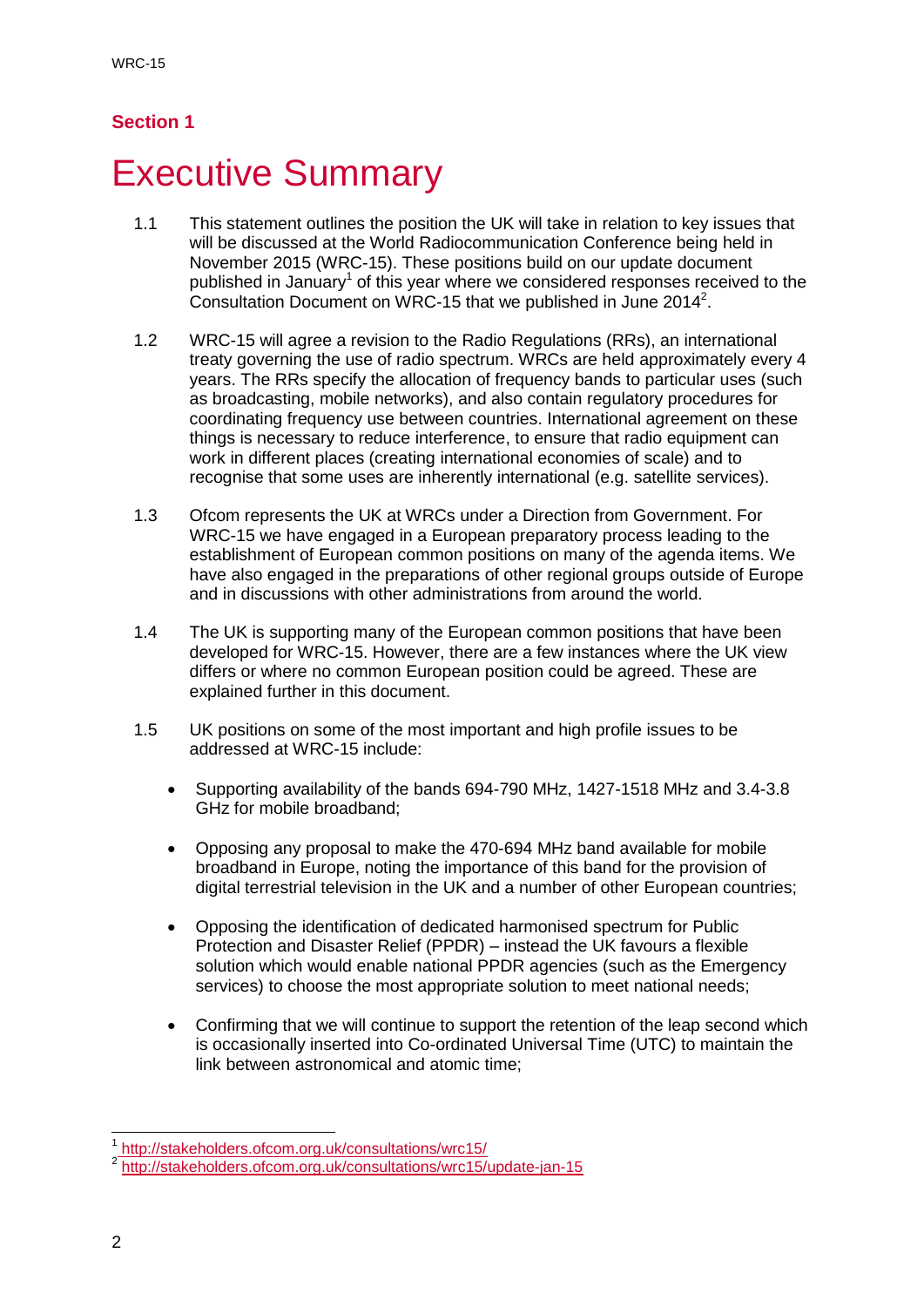- Propose a No Change position on the use of frequency bands allocated to the Fixed-Satellite Service for the control of unmanned aircraft, noting the needs of the authorities responsible for aviation safety and policy;
- Supporting the global use of the  $19.7 20.2$  GHz and  $29.5 30.0$  GHz bands by Earth Stations on Mobile Platforms (ESOMPs), which are satellite terminals designed to use spectrum allocated to the Fixed-Satellite Service while in motion;
- Confirming our continued support for a future Agenda Item (at WRC-19) on the availability of spectrum above 6 GHz for mobile broadband. Such spectrum is likely to be particularly useful for the next generation of mobile services (known as 5G).
- 1.6 There are many other issues that will be addressed at WRC-15 covering many of the different uses of spectrum. The issues highlighted above and further in this document therefore provide just a small subset of all the issues that will be discussed at the Conference.
- 1.7 Furthermore, WRCs are complex negotiations and national positions can shift rapidly as the negotiations develop and compromises are agreed. As a result, Ofcom needs to be responsive and reactive and it is likely that the UK will have to adjust some of its positions as the Conference progresses.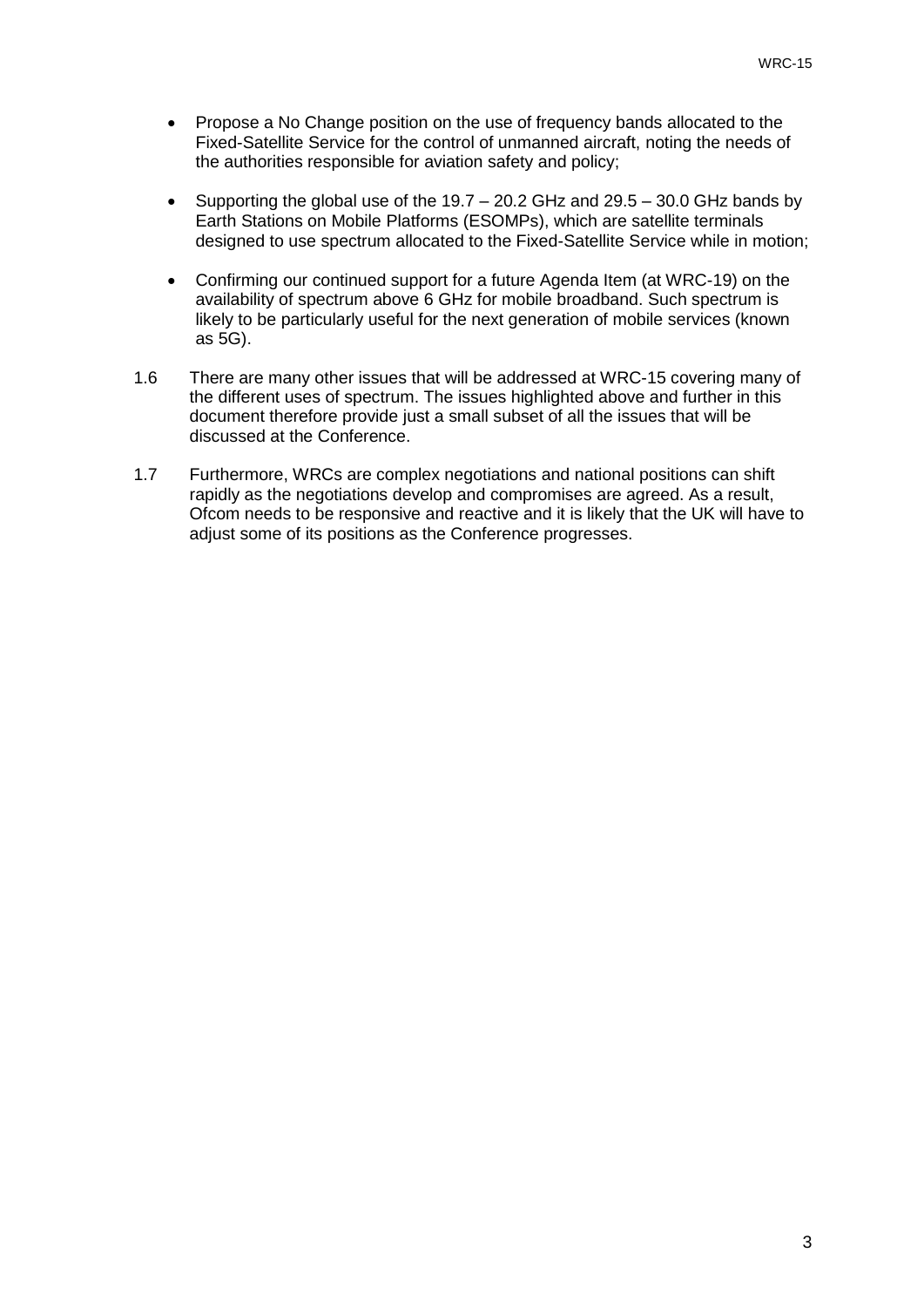### **Section 2**

### **Introduction**

### **The Radio Regulations and WRC**

- 2.1 The international management of the radio frequency spectrum is set out in a treaty called the International Radio Regulations (RRs)<sup>3</sup>, published and maintained by the International Telecommunication Union (a specialised agency of the United Nations). This determines the international rights and obligations placed upon national administrations, around the use of spectrum in their country.
- 2.2 The RRs are updated at World Radiocommunication Conferences (WRCs) which are held approximately every four years. The next WRC is being held in Geneva from  $2^{nd}$  to  $27^{th}$  November 2015 (WRC-15).
- 2.3 The RRs contain a table of frequency bands, each being allocated to one or more defined radiocommunication services (such as broadcasting, mobile, fixed and various space services). They also contain regulatory procedures for coordinating frequency use between countries, for example, where a particular use (such as satellite services) cannot be confined simply to one country.
- 2.4 These allocations and procedures are necessary to:
	- Avoid or reduce cross-border interference;
	- Facilitate mobility and interoperability of radio equipment (creating international markets with economies of scale); and
	- Recognise the international nature of some radio services (for example satellite, aeronautical and maritime services).

### **Ofcom and the UK role in WRC-15**

- 2.5 Ofcom represents the UK at WRCs under a Direction from Government. We undertake extensive preparatory work in the period between WRCs to establish the UK positions on the various issues under discussion. Over the past 4 years we have participated in many European and international meetings, study groups and committees to consider technical and policy aspects of the WRC-15 agenda.
- 2.6 WRC-15 is expected to have participants from over 150 countries so it would be impractical for each nation to bring their own individual proposals on every issue. Instead most countries engage within a regional preparatory group to agree common positions on WRC agenda items. The UK participates in a European process organised by the European Conference of Postal and Telecommunications Administrations (CEPT) which consists of 48 countries including all EU Member States.
- 2.7 The preparatory work undertaken by Ofcom over the past 4 years has included a public consultation and many working groups and committees to develop UK positions. In addition we have engaged in European and international meetings to

 3 <http://www.itu.int/pub/R-REG-RR/en>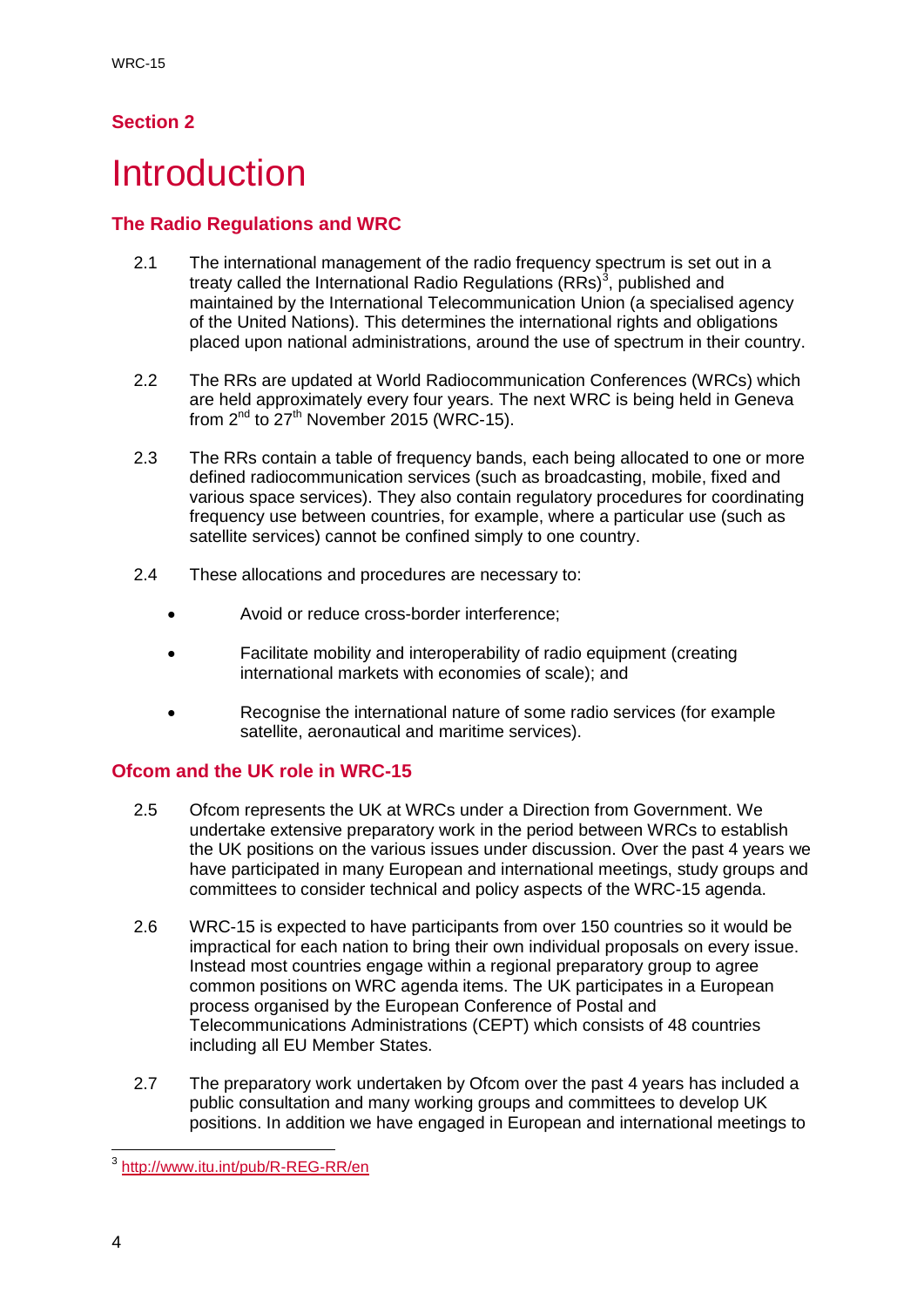develop European positions and hold preliminary discussions with other regional groups. In doing this Ofcom has worked closely with UK Government and stakeholders, and issued an update on our positions following a public consultation.

- 2.8 The work within CEPT has resulted in the agreement of about 50 European Common Proposals (ECPs) which form the basis of European positions going into the Conference. This includes ECPs for the vast majority of agenda items and in some cases multiple ECPs for individual agenda items where the item covers multiple issues. The UK has signed the vast majority of these ECPs as described in the next Section of this document.
- 2.9 The remainder of this document sets out UK positions as they currently stand and Annex 1 shows the list of European Common Proposals (ECPs), noting those that the UK has signed. Annex 2 provides a full list of the agenda items being considered at WRC-15 along with the priority that the UK has given to each item.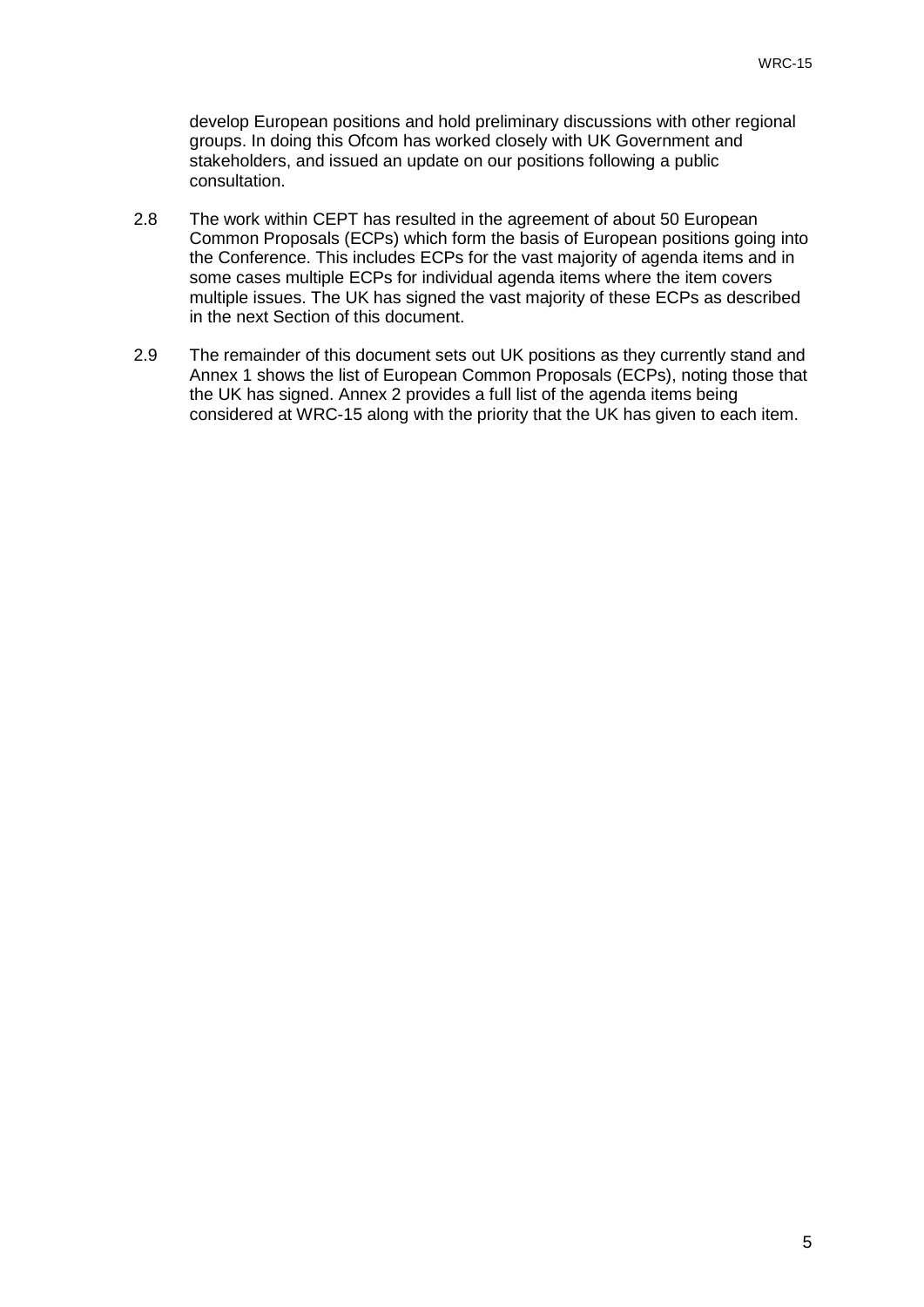### **Section 3**

## UK positions at WRC-15

- 3.1 As explained above, the UK has signed the vast majority of the European Common Proposals (ECPs) that have been agreed for WRC-15. This means that the UK is aligned with the position set out in the ECP and, significantly, means that we will not speak against the ECP at the conference. A full list of the ECPs, including details of whether or not the UK has signed is included at Annex 1.
- 3.2 In three cases the UK has indicated that it will either not sign or will oppose the ECP. In a couple of other instances no ECP could be agreed as a result of differences in views between European administrations. In both these cases further detail is set out below on the position that the UK will take on these issues going into the WRC.
- 3.3 In addition we also include below details of our positions on some of the highest profile agenda items. It should be noted however that this document does not attempt to cover many of the issues that will be discussed at WRC-15. Further details of all these issues can be found either in the ECPs themselves (for which links are provided in Annex 1) or in Ofcom's previous publications on WRC-15.
- 3.4 Finally, it is important to emphasise that the positions set out in this document reflect the positions that the UK will take going into the WRC. Discussions at a WRC can however move quickly as compromises are negotiated. As a result, for a number of issues, the UK may have to adjust its position accordingly to achieve the best result overall for the UK.

#### **Agenda Item 1.1 "Spectrum for wireless and mobile broadband"**

- 3.5 *"to consider additional spectrum allocations to the mobile service on a primary basis and identification of additional frequency bands for International Mobile Telecommunications (IMT) and related regulatory provisions, to facilitate the development of terrestrial mobile broadband applications"*
- 3.6 The UK has signed all but one of the European Common Proposals (ECPs) under this agenda item which aims to consider additional spectrum for mobile broadband. In particular, the UK supports the ECPs proposing consideration of the bands 1427-1518 MHz and 3.4-3.8 GHz for mobile broadband. The UK also supports the European proposals for No Change in a number of bands, including 470-694 MHz which is used for digital terrestrial television in the UK.
- 3.7 The UK has not signed the **No Change** ECP for the frequency band **2 700 – 2 900 MHz** as we continue to believe that this band could have potential for mobile broadband in the future. However the UK recognises that there is fragmented and limited global support for an allocation in this band, and that other regional positions on the band are largely supportive of a No Change position. We will monitor discussions at the conference.

#### **Agenda Item 1.2 "Use of the 700MHz band for mobile broadband"**

3.8 "*to examine the use of the frequency band 694-790 MHz by the mobile (except aeronautical mobile) service in Region 1*"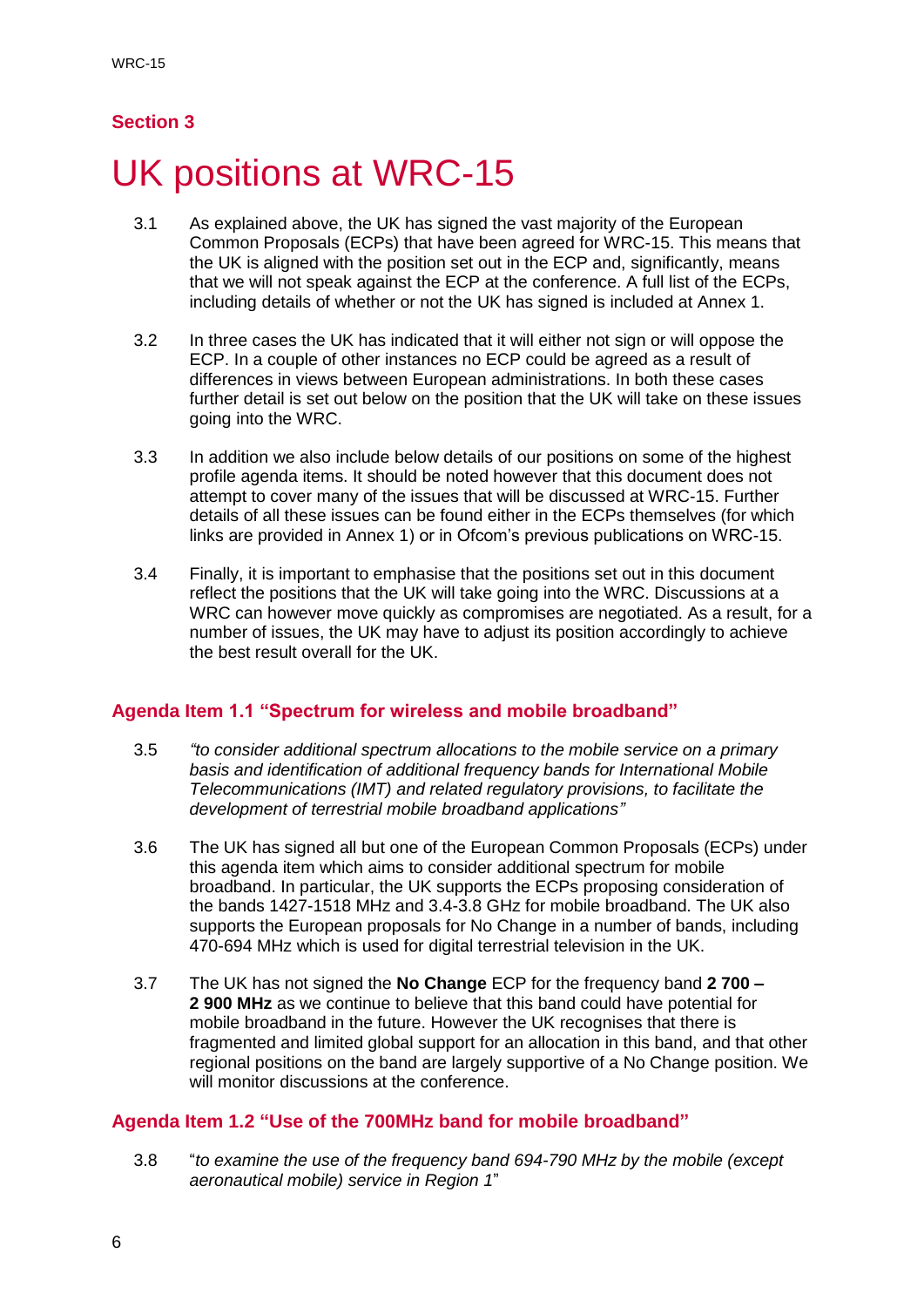3.9 The UK supports making the 694-790 MHz band available for mobile services and a Decision at WRC-15 will facilitate future work at national and European level to make the band available for mobile broadband. Indeed Ofcom has already taken a decision to make the band available for mobile broadband in the UK and is currently in the process of clearing the band. The UK therefore supports the ECPs that have been developed under this agenda item.

#### **Agenda Item 1.3 "Public Protection/ Disaster Relief"**

- 3.10 "*to review and revise Resolution 646 for broadband public protection and disaster relief (PPDR*)"
- 3.11 The UK supports the ECP that has been developed under this Agenda Item. In particular the UK will oppose any solution which seeks to identify dedicated bands for emergency services use. Instead the UK would favour a solution which provides national flexibility enabling the PPDR agencies to choose the most appropriate solution to meet national needs.

#### **Agenda Item 1.5 "Unmanned Aircraft using fixed satellite service spectrum"**

- 3.12 "*to consider the use of frequency bands allocated to the fixed-satellite service not subject to Appendices 30, 30A and 30B for the control and non-payload communications of unmanned aircraft systems (UAS) in non-segregated airspaces"*
- 3.13 CEPT was unable to adopt an ECP on this issue due to a divergence of views across Europe. As a result, the UK has submitted a proposal for **No Change**, noting that the European proposal that was under discussion did not meet the requirements of the International Civil Aviation Organisation (ICAO). The UK remains open to the consideration of a solution that would enable the use of frequency bands allocated to the fixed-satellite service for the control of UAS. However, we would want to ensure that any such solution meets the needs of the relevant authorities responsible for aviation safety at a national and international level.

#### **Agenda Item 1.8 "Satellite Earth Stations on board Vessels (ESV)"**

- 3.14 "*to review the provisions relating to earth stations located on board vessels (ESVs)"*
- 3.15 CEPT has adopted an ECP for this Agenda Item that would see a reduction of the physical protection distances that earth stations located on board vessels (ESVs) must respect in order to protect other services operating in those bands. In many countries frequency bands used by the fixed satellite service (including ESVs) are shared with fixed services and are used for services in support of dedicated communications networks that rely on microwave fixed links. In the UK several of these microwave communication links are used to interconnect oil and gas platforms in the North Sea. Therefore we do not support a relaxation of the protection limits applied to ESVs without taking the needs of those North Sea platforms into account and, as a result, the UK has made a **No Change** proposal to the conference. In addition we have moved the UK priority of this agenda item from low to medium.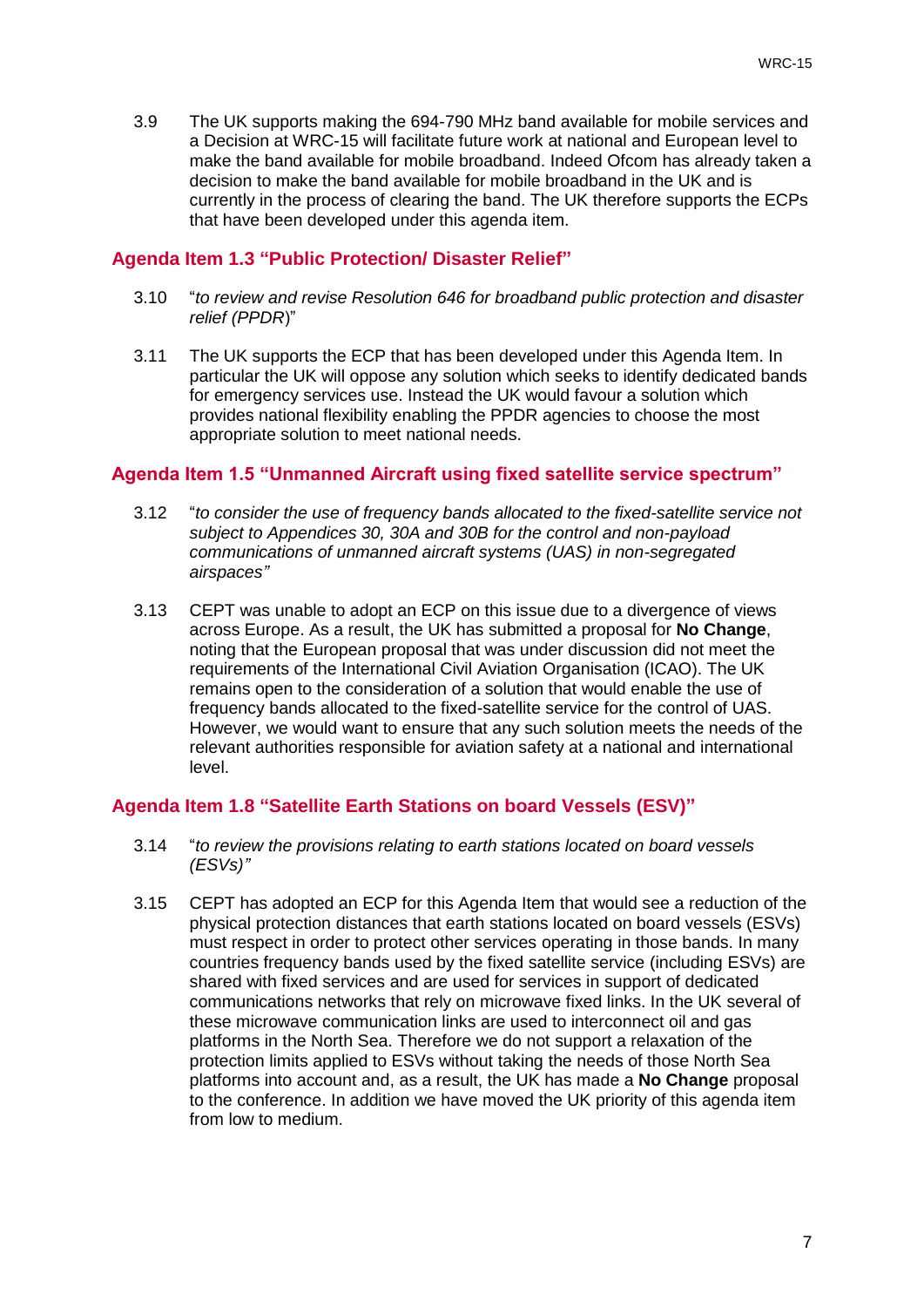#### **Agenda Item 1.9.2 "Maritime-mobile satellite service in the 7/8 GHz bands"**

- 3.16 "*to consider the possibility of allocating the bands 7 375-7 750 MHz and 8 025-8 400 MHz to the maritime-mobile satellite service and additional regulatory measures, depending on the results of appropriate studies*"
- 3.17 CEPT adopted an ECP on this Agenda Item for a downlink only allocation to the maritime-mobile satellite service (MMSS) in the 7 375-7 750 MHz band. **The UK has not signed this ECP** as we do not believe that the case has been sufficiently made for additional capacity for the MMSS in the space to Earth direction. Furthermore we would be particularly concerned, and would oppose the ECP, if any attempt were made to enable receiving earth stations on vessels to claim protection from fixed services operating in the band.

#### **Agenda Item 1.14 "Use of leap seconds in Universal Coordinated Time"**

- 3.18 "*to consider the feasibility of achieving a continuous reference time-scale, whether by the modification of coordinated universal time (UTC) or some other method, and take appropriate action"*
- 3.19 CEPT was unable to agree an ECP on this Agenda Item. The UK continues to believe that a major change to the recognised time standard for the world is not required noting:
	- there has been a push for change only from a very narrow sector of the global community, whereas time affects all citizens;
	- unquantified risks to systems/software designed to operate on UTC with Leap Seconds which may include GNSS user software, astronomy stations, earth stations of NGSO satellites etc.;
	- concerns regarding divergence between official time, based on atomic clocks, and the time given by the sun's position in the sky.
- 3.20 As a result, the **UK has proposed a compromise solution** to WRC-15 that would see the continued transmission of UTC with leap seconds as the primary time standard. Alongside that primary time standard a differential signal would be transmitted that would allow derivation of a time standard without the leap second, by those wishing to use it. We believe this is the best solution to meet the needs of all time users globally.

#### **Agenda Item 7 "Satellite Coordination Procedures"**

- 3.21 "*to consider possible changes, and other options, to facilitate rational, efficient, and economical use of radio frequencies and any associated orbits, including the geostationary-satellite orbit"*
- 3.22 CEPT adopted ECPs on a number of the sub-items under this agenda item (as shown in Annex 1). One issue however on which an ECP was not agreed relates to the provision around moving satellites between different orbital locations within a given period of time, otherwise known as 'satellite hopping'. The UK feels that current arrangements potentially allow satellite operators to bring into use multiple satellite orbital slots sequentially with one satellite which may not result in optimal use of the scarce orbital resource. As a result we have submitted a proposal into the Conference to try to address this concern.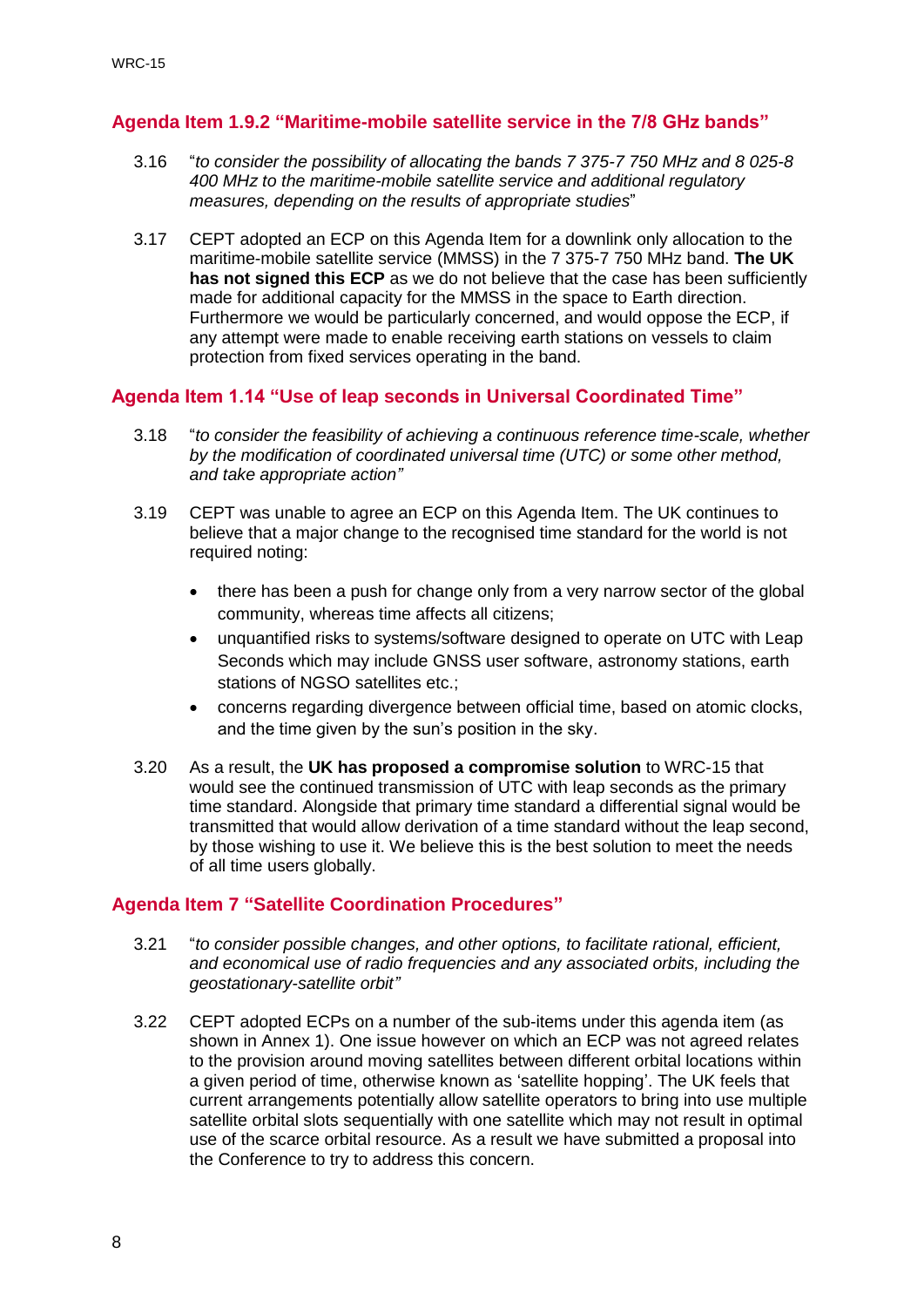#### **Agenda Item 9.2 "The ITU-R Director's Report – Bringing into Use of non-Geostationary Satellite Networks."**

- 3.23 "*to consider and approve the Report of the Director of the Radiocommunication Bureau on any difficulties or inconsistencies encountered in the application of the Radio Regulations*:"
- 3.24 At every WRC a report is produced by the Director of the Radiocommunication Bureau of the ITU. That report highlights certain issues that administrations and/or the Bureau have encountered which might be addressed by the WRC and offers suggestions for potential improvements to the regulatory provisions in the Radio Regulations. It is under this item that the UK and CEPT are looking to change provisions to facilitate the deployment of **ESOMPs (Earth Stations on Moving Platforms)** and we have explained this issue further in our previous consultation and update document.
- 3.25 One issue highlighted in the report which we think warrants further consideration concerns the bringing into use of frequency assignments to stations of **non-Geostationary Satellite Orbit (non-GSO) satellite systems**. We note that currently there are no provisions in the Radio Regulations (RR) specifically defining the conditions for bringing into use frequency assignments to stations of non-GSO satellite systems. This is in contrast with the provisions for bringing into use frequency assignments to stations of GSO satellite networks. We have consulted on a very similar issue in the context of the revision of our national procedures for the management of satellite filings<sup>4</sup> and we have recently published an update<sup>5</sup> on our position on this issue.
- 3.26 We are concerned that the current arrangements allow assignments to stations of non-GSO networks or systems to be brought into use when only a limited number of satellites of the overall constellation have been launched. This might lead to issues related to the inefficient use of limited orbital and spectrum resources, if constellations are considered as operational when only a limited number of satellites have been launched. Therefore we have proposed provisions to regulate against such claims through possible amendments of the applicable parts of the Radio Regulations.

#### **Agenda Item 10 "Future Agenda Items for consideration at the next WRC"**

- 3.27 "*to recommend to the Council items for inclusion in the agenda for the next WRC, and to give its views on the preliminary agenda for the subsequent conference and on possible agenda items for future conferences*"
- 3.28 As we explained in both the previous Consultation and Update documents, during each WRC administrations agree the agenda for the next WRC along with the provisional agenda for the WRC after that. Under this Agenda Item the UK has signed the ECP which includes proposals for twelve separate Agenda Items, including: consideration of additional frequency bands for mobile broadband in bands above 6 GHz; consideration of additional allocations in the bands 137 -174 MHz and 230-470 MHz for controlling small non-GSO $<sup>6</sup>$  satellites; use of the</sup>

<sup>-</sup>4 The full consultation is available at:<http://stakeholders.ofcom.org.uk/consultations/satellite-filings-15/> <sup>5</sup> Available at: [http://stakeholders.ofcom.org.uk/binaries/consultations/satellite-filings-](http://stakeholders.ofcom.org.uk/binaries/consultations/satellite-filings-15/statement/statement.pdf)

[<sup>15/</sup>statement/statement.pdf](http://stakeholders.ofcom.org.uk/binaries/consultations/satellite-filings-15/statement/statement.pdf)

 $6$  non-GSO: non geostationary satellite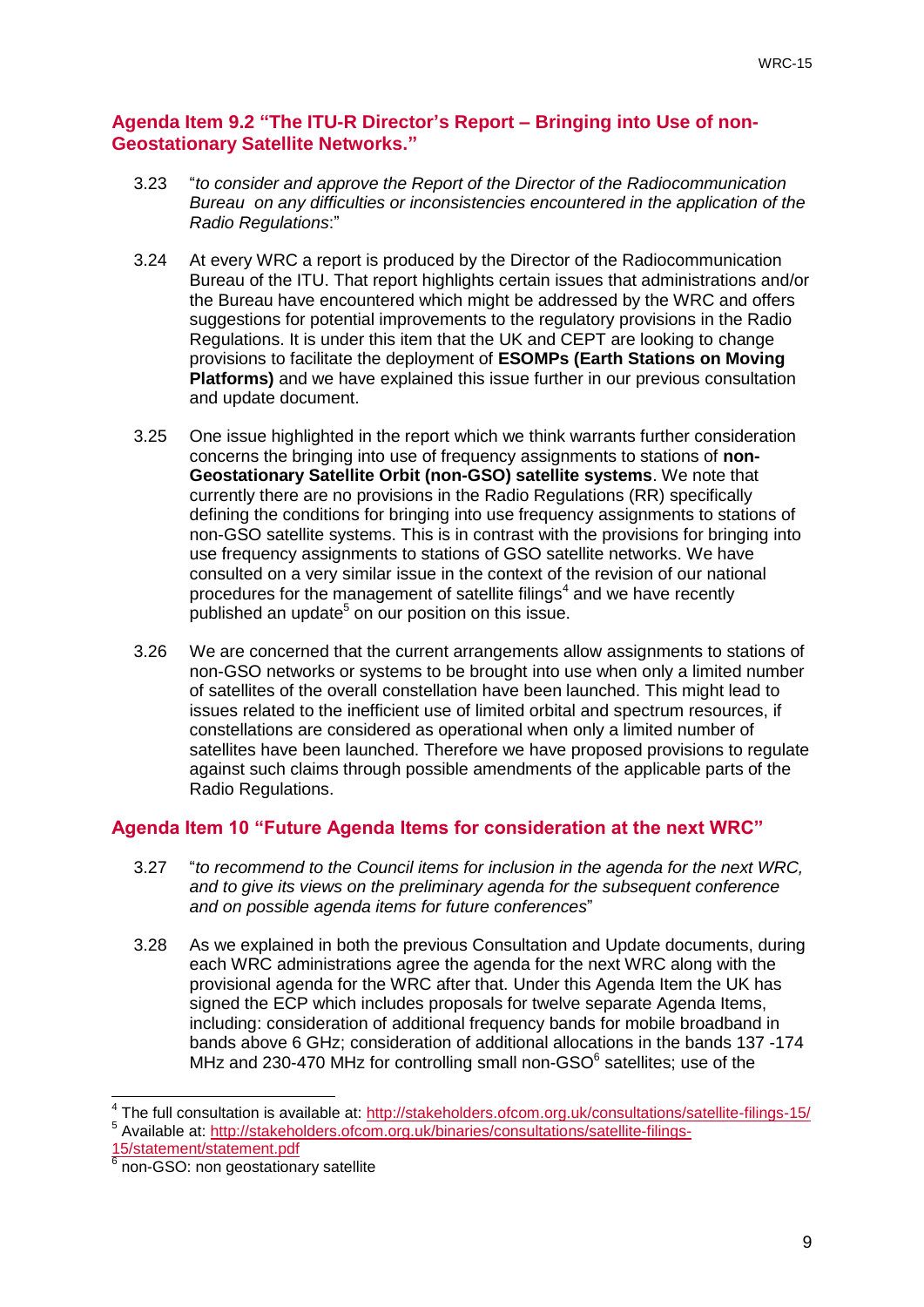frequency bands 17.7-19.7 GHz and 27.5-29.5 GHz by earth stations on mobile platforms communicating with geostationary space stations in the fixed-satellite service; and consideration of regulatory actions for the development and implementation of the Global Aeronautical Distress and Safety System (GADSS).

3.29 The UK, along with a number of other CEPT administrations, has also submitted a multicounty proposal for additional allocations at 5 150 – 5 350, 5 350-5 470, 5 725-5 850 and 5 850-5 925 MHz **for potential extension for Wi-Fi**. We feel that this is an important issue that that needs to be considered through the WRC process in order to ensure that sufficient spectrum is made available for WiFi, noting expected future demands from consumers for greater connectivity and faster speeds.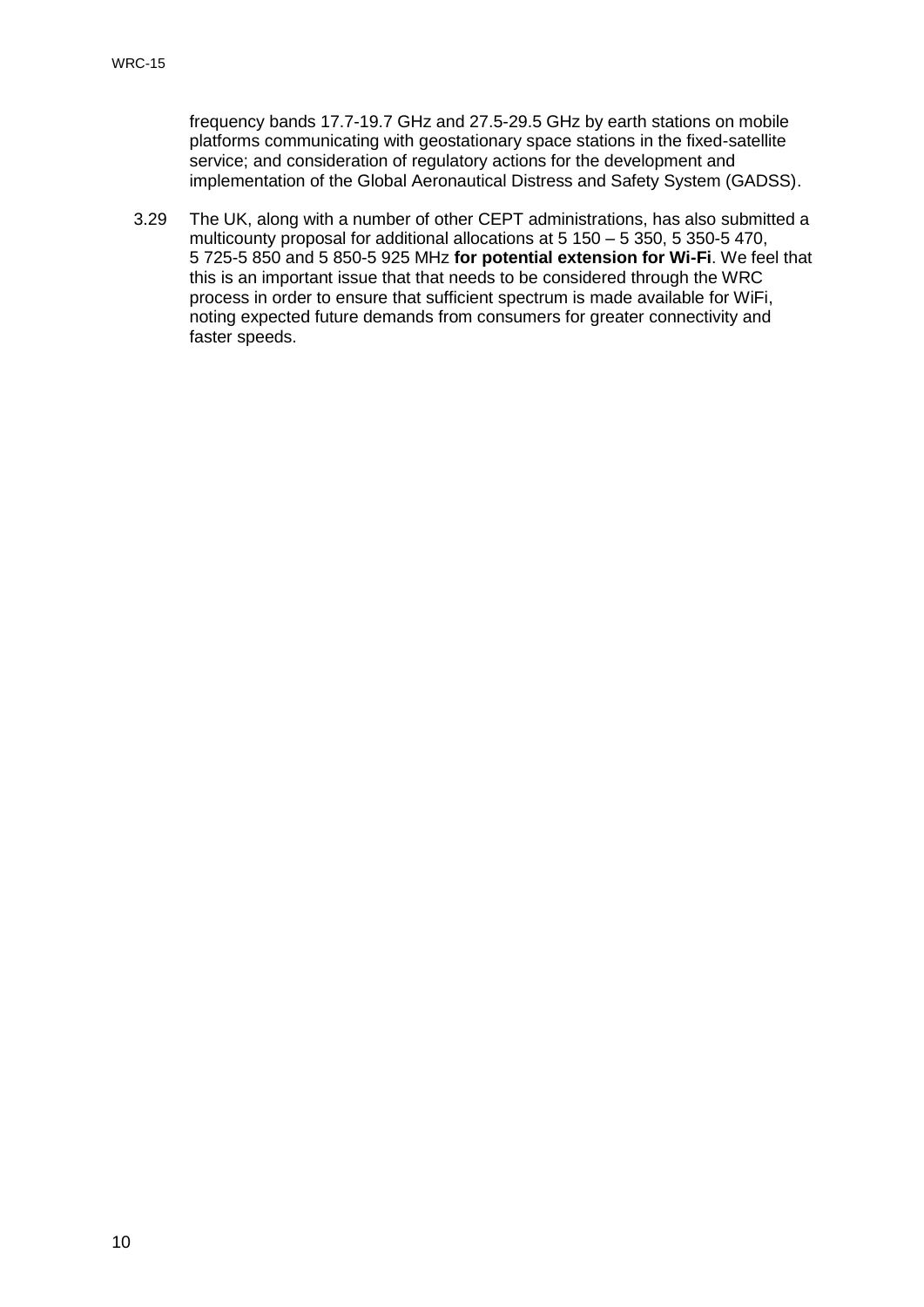### **Annex 1**

## **List of European Common Proposals**

| <b>European Common Proposals (ECP)</b> |                                                                                                                                                                      |                                          | <b>UK Action</b>            |
|----------------------------------------|----------------------------------------------------------------------------------------------------------------------------------------------------------------------|------------------------------------------|-----------------------------|
| <b>Agenda item</b>                     | <b>Issue / ECP short description</b>                                                                                                                                 | <b>WRC Document</b><br>(Add. = Addendum) | <b>Taken</b>                |
|                                        | IMT identification for 1427-1518 MHz                                                                                                                                 | Doc 9 (Add.1 to<br>Add.1)                | <b>SIGNED</b>               |
|                                        | Primary Mobile allocation and IMT identification for<br>3400-3800 MHz                                                                                                | Doc 9 (Add.2 to<br>Add.1)                | <b>SIGNED</b>               |
|                                        | No Change for:<br>470-694 MHz                                                                                                                                        | Doc 9 (Add.3 to<br>Add.1)                | <b>SIGNED</b>               |
| Al 1.1 - Spectrum for mobile broadband | No Change for:<br>1300-1350, 1350-1400, 1518-1525, 1695-1710,<br>2010-2110, 2200-2290, 2900-3100 MHz, 3300-<br>3400, 4500-4800 MHz, 5350-5470 MHz, 5725-<br>5850 MHz | Doc 9 (Add.4 to<br><b>Add.1)</b>         | <b>SIGNED</b>               |
|                                        | No Change for:<br>3800-4200 MHz                                                                                                                                      | Doc 9 (Add.5 to<br>Add.1)                | <b>SIGNED</b>               |
|                                        | No Change for:<br>4400-4500, 4800-5000, 5925-6425 MHz                                                                                                                | Doc 9 (Add.6 to<br>Add.1)                | <b>SIGNED</b>               |
|                                        | No Change for:<br>2700 - 2900 MHz                                                                                                                                    | Doc 9 (Add.7 to<br>Add.1)                | <b>NOT</b><br><b>SIGNED</b> |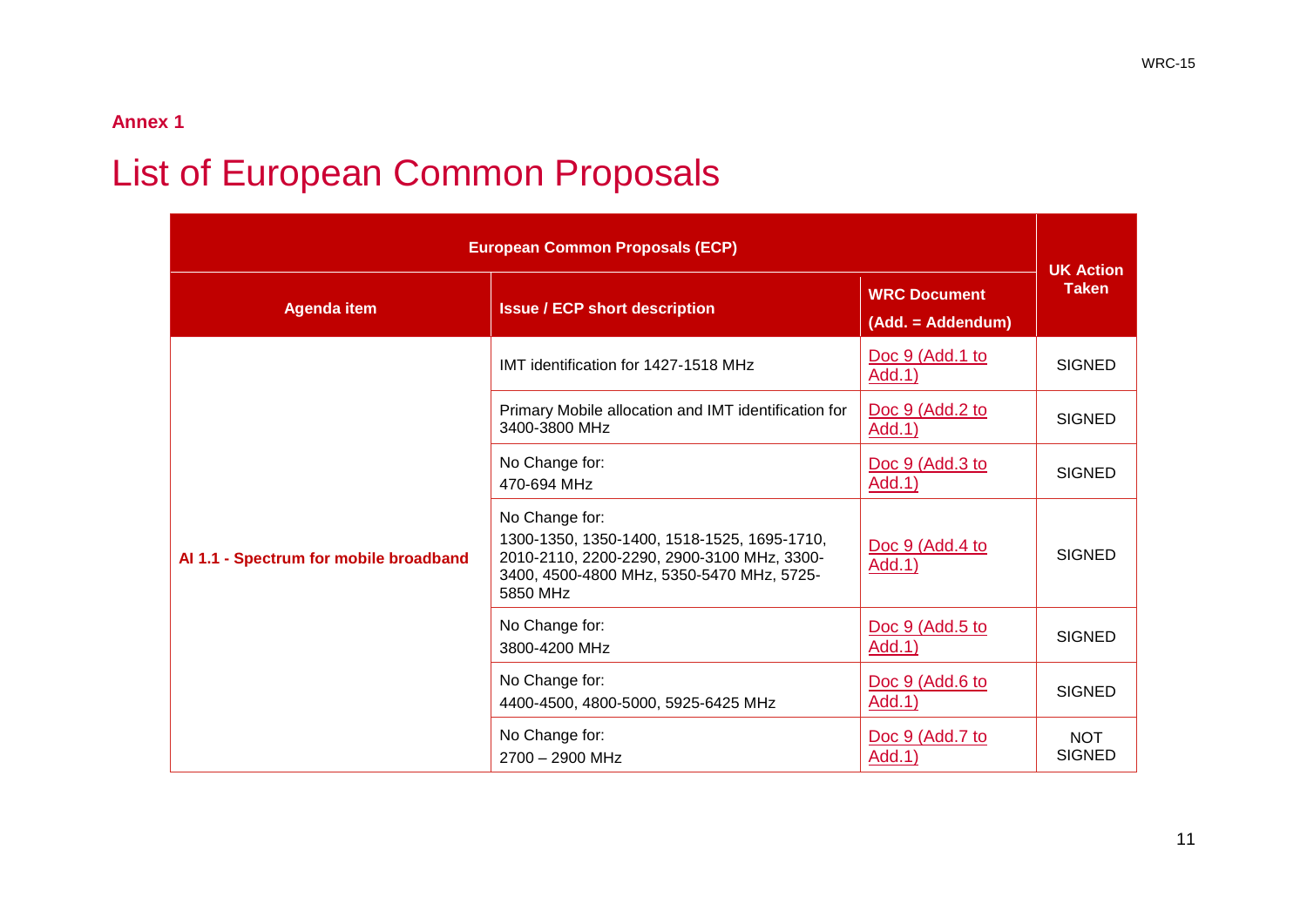| <b>European Common Proposals (ECP)</b>                   |                                                                                                        |                           | <b>UK Action</b><br><b>Taken</b> |
|----------------------------------------------------------|--------------------------------------------------------------------------------------------------------|---------------------------|----------------------------------|
|                                                          | Issue A (lower edge = $694$ MHz) and Issue D<br>(SAB/SAP in 470-694MHz)                                | Doc 9 (Add.1 to<br>Add.2) | <b>SIGNED</b>                    |
| Al 1.2 - IMT identification at 700MHz                    | Issue B (Broadcasting) No additional<br>provisions in the RR                                           | Doc 9 (Add.2 to<br>Add.2) | <b>SIGNED</b>                    |
| Al 1.3 - Public Protection and Disaster<br><b>Relief</b> | Have tuning ranges identified and specific<br>arrangements captured in an ITU-R<br>Recommendation      | <u>Doc 9 (Add.3)</u>      | <b>SIGNED</b>                    |
| Al 1.4 - Amateur at 5MHz                                 | Add secondary Amateur in 5350-5450kHz                                                                  | Doc 9 (Add.4)             | <b>SIGNED</b>                    |
| Al 1.6.1 - Additional FSS Spectrum                       | Add FSS primary in 13.4-13.65GHz downlink only                                                         | Doc 9 (Add.1 to<br>Add.6) | <b>SIGNED</b>                    |
| Al 1.7 - Review of 5091-5150MHz                          | Review 5091-5150MHz - remove time limits on<br>FSS and increase flexibility for AM(R)S                 | Doc 9 (Add.7)             | <b>SIGNED</b>                    |
| Al 1.8 - provisions for ESVs                             | Define power-related distances from low-water<br>mark for ESVs in 5925-6425MHz and 14-14.5GHz<br>bands | Doc 9 (Add.8)             | <b>OPPOSED</b>                   |
| Al 1.9.1 - Spectrum for FSS at 7/8GHz                    | Add primary FSS in 7150-7250 and 8400-<br>8500MHz with restrictions                                    | Doc 9 (Add.1 to<br>Add.9) | <b>SIGNED</b>                    |
| Al 1.9.2 - Spectrum for MMSS at 7/8GHz                   | Add primary MMSS downlink in 7375-7750MHz.<br>No change in 8025-8400MHz                                | Doc 9 (Add.2 to<br>Add.9  | <b>NOT</b><br><b>SIGNED</b>      |
| Al 1.10 - spectrum for MSS at 22-26GHz                   | MSS in 22-26GHz - No Change                                                                            | Doc 9 (Add.10)            | <b>SIGNED</b>                    |
| Al 1.11 - spectrum for EESS at 7GHz                      | Add primary EESS uplink in 7190-7250MHz with<br>restrictions                                           | Doc 9 (Add.11)            | <b>SIGNED</b>                    |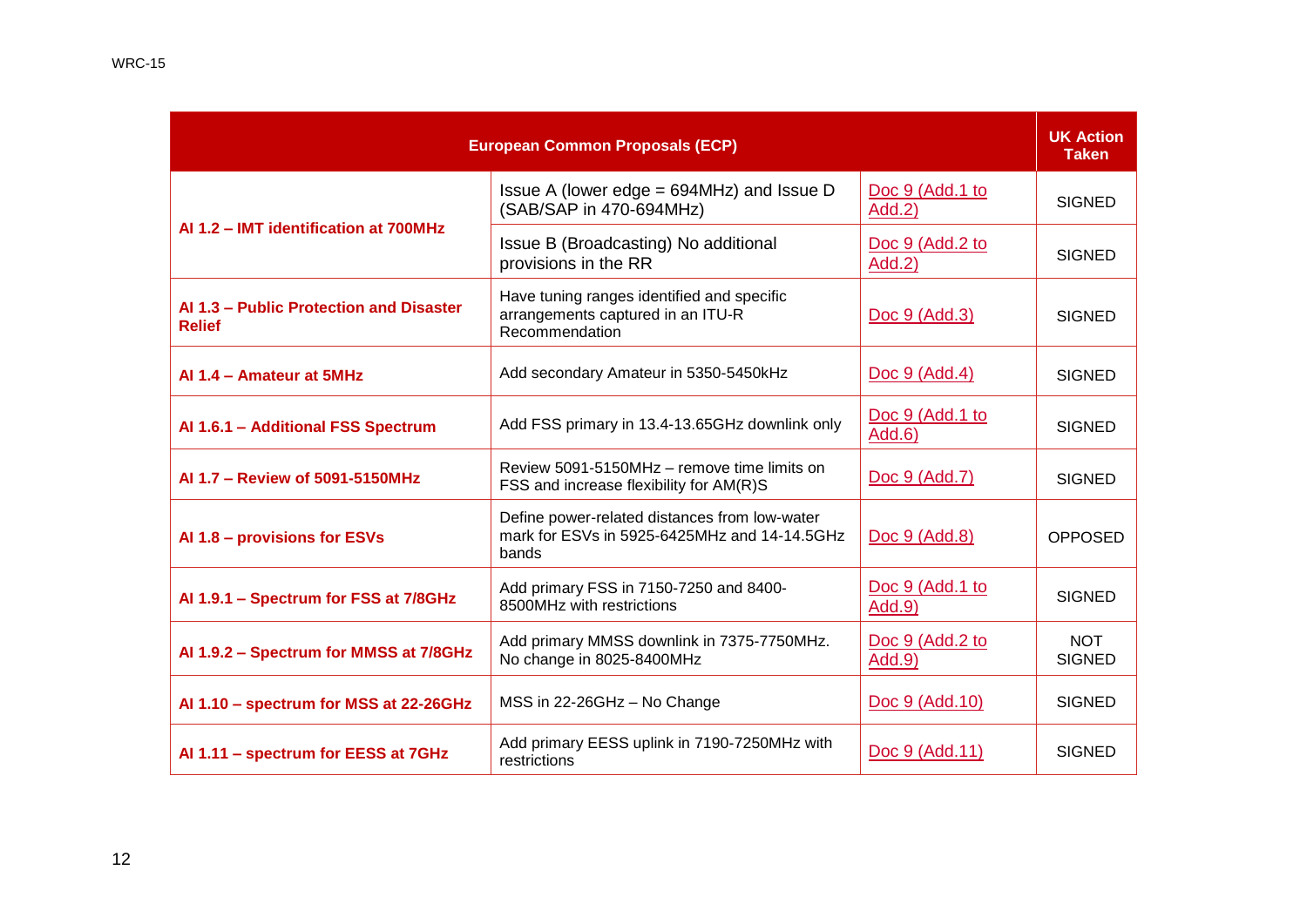| <b>European Common Proposals (ECP)</b>                              |                                                                                                                             |                             | <b>UK Action</b><br><b>Taken</b> |
|---------------------------------------------------------------------|-----------------------------------------------------------------------------------------------------------------------------|-----------------------------|----------------------------------|
| Al 1.12 - spectrum for EESS at 9GHz                                 | Add primary EESS (active) in 9200-9300 and<br>9900-10400MHz with restrictions                                               | Doc 9 (Add.12)              | <b>SIGNED</b>                    |
| Al 1.13 - Review of RR No. 5.268                                    | Review 5.268. Remove the 5km distance limitation<br>while keeping pfd limits unchanged and remove<br>limitation to only EVA | Doc 9 (Add.13)              | <b>SIGNED</b>                    |
| Al 1.15 - Maritime-on-board use at UHF                              | No extra spectrum. Allow use of narrower<br>channelling and digital equipment                                               | Doc 9 (Add.15)              | <b>SIGNED</b>                    |
|                                                                     | Issue A AIS blocking. Prohibit ship transmission on<br>channels 2078, 2019, 2079 and 2020                                   | Doc 9 (Add.1 to<br>Add. 16) | <b>SIGNED</b>                    |
| Al 1.16 - Maritime applications at VHF<br>(Appendix 18)             | Issue B VHF Data Exchange system. Identify<br>channels 24, 84, 25 and 85 and allow these to be<br>merged                    | Doc 9 (Add.2 to<br>Add. 16) | <b>SIGNED</b>                    |
|                                                                     | Issue C satellite component of VDES. Secondary<br>MMSS in 157.1875-157.3375MHz and primary<br>MMSS in 161.7875-161.9375MHz  | Doc 9 (Add.3 to<br>Add. 16) | <b>SIGNED</b>                    |
| Al 1.17 - spectrum for WAIC                                         | Add primary AM(R)S in 4200-4400MHz for WAIC<br>systems                                                                      | Doc 9 (Add.17)              | <b>SIGNED</b>                    |
| Al 1.18 - Short range Radar at 77.5-<br>78GHz                       | Add primary RLS in 77.5-78GHz with power<br>restriction of 55dBm                                                            | Doc 9 (Add.18)              | <b>SIGNED</b>                    |
| AI 2 - Review of ITU-R Recommendations<br>incorporated by reference | Review of ITU-R Recommendations incorporated<br>by reference                                                                | Doc 9 (Add.19)              | <b>SIGNED</b>                    |
| Al 4 - Review of WRC Resolutions and<br><b>WRC Recommendations</b>  | Review of WRC Resolutions and WRC<br>Recommendations                                                                        | Doc 9 (Add.20)              | <b>SIGNED</b>                    |
| Al 7 - satellite coordination and                                   | Issue A suspension. Reduce the maximum period<br>of suspension month for month for declaration                              | Doc 9 (Add.1 to<br>Add.21)  | <b>SIGNED</b>                    |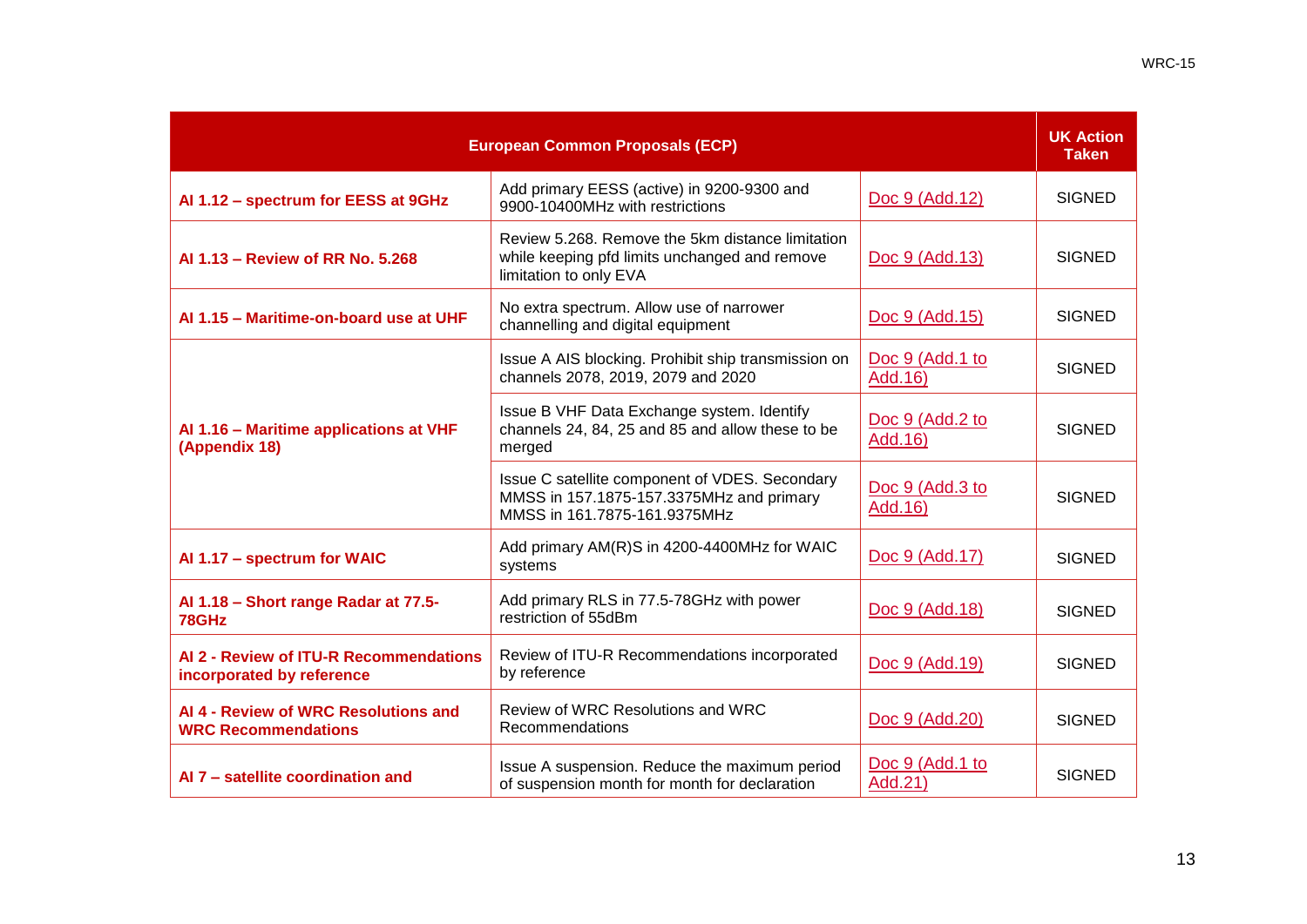|                                                              | <b>European Common Proposals (ECP)</b>                                                                                                |                                    | <b>UK Action</b><br><b>Taken</b> |
|--------------------------------------------------------------|---------------------------------------------------------------------------------------------------------------------------------------|------------------------------------|----------------------------------|
| notification procedures                                      | beyond 6 months                                                                                                                       |                                    |                                  |
|                                                              | Issue B BR to publish and make available bringing<br>into use information as soon as possible                                         | Doc 9 (Add.2 to<br>Add.21)         | <b>SIGNED</b>                    |
|                                                              | Issue C suppress API for networks subject to<br>coordination and automatically generate API on<br>receipt of the coordination request | Doc 9 (Add.3 to<br>Add.21)         | <b>SIGNED</b>                    |
|                                                              | Issue D use modern means of communication                                                                                             | Doc 9 (Add.4 to<br>Add.21)         | <b>SIGNED</b>                    |
|                                                              | Issue E failure during 90 day bringing into use<br>period. No Change                                                                  | Doc 9 (Add.5 to<br>Add.21)         | <b>SIGNED</b>                    |
| Al 7 - satellite coordination and<br>notification procedures | Issue F align Appendix 30B to Article 11, Appendix<br>30 and Appendix 30A in respect of suspension                                    | Doc 9 (Add.6 to<br>Add.21)         | <b>SIGNED</b>                    |
|                                                              | Issue G confirmation of applicability of No. 13.6 to<br>clarify bringing into use information                                         | Doc 9 (Add.7 to<br>Add.21)         | <b>SIGNED</b>                    |
|                                                              | Issue I mitigation of excessive filings. Proposals<br>as per Issue C                                                                  | Doc 9 (Add.9 to<br>Add.21)         | <b>SIGNED</b>                    |
|                                                              | Issue J remove the link between date of receipt of<br>notification and date of bringing into use                                      | Doc 9 (Add.10 to<br>Add.21)        | <b>SIGNED</b>                    |
|                                                              | Issue K provision for launch failure. No Change                                                                                       | <u>Doc 9 (Add.11 to</u><br>Add.21) | <b>SIGNED</b>                    |
|                                                              | Issue L Appendix 30 and 30A - replace tacit<br>agreement with explicit agreement. No Change                                           | Doc 9 (Add.12 to<br>Add.21)        | <b>SIGNED</b>                    |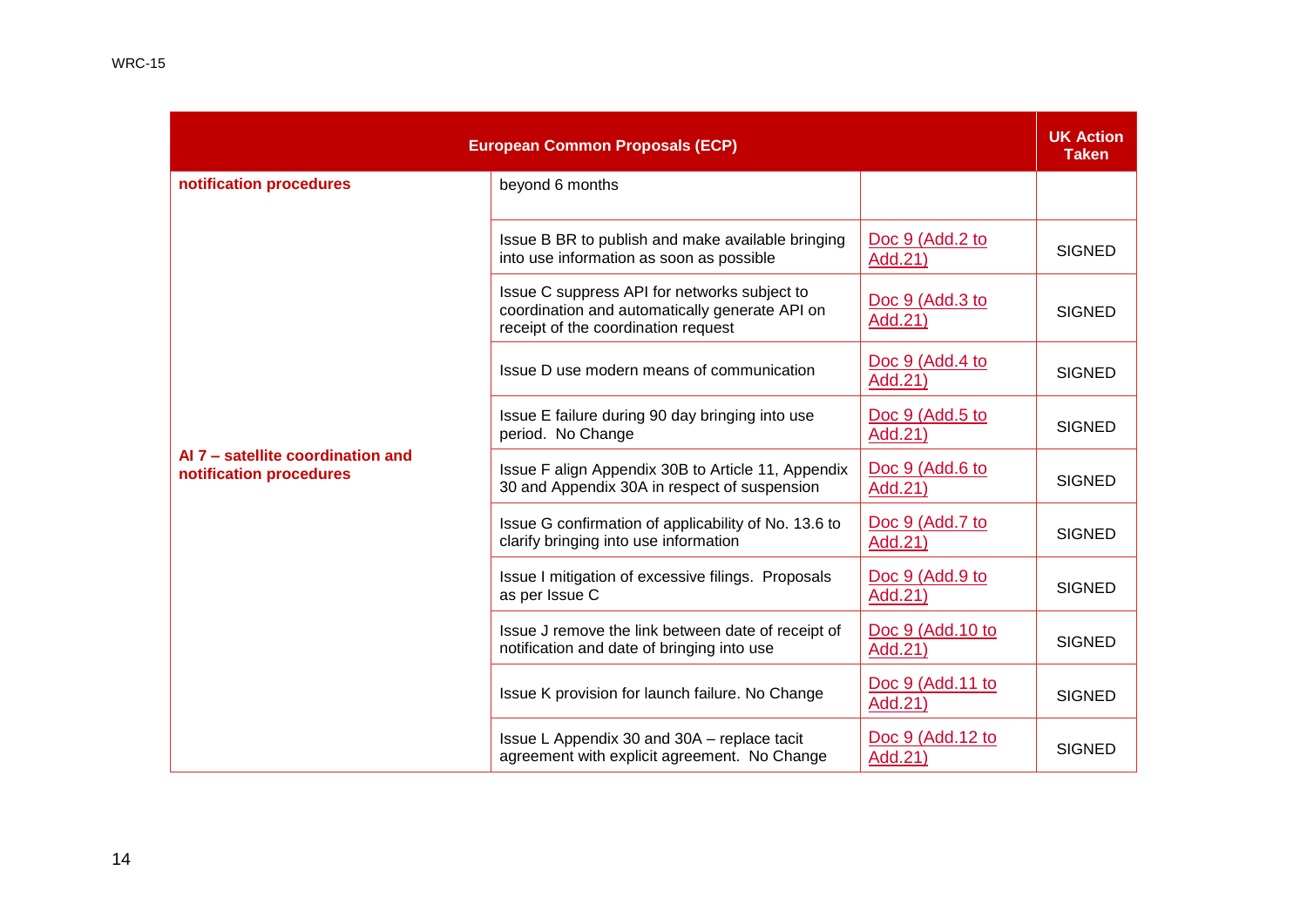| <b>European Common Proposals (ECP)</b>                   |                                                                                                                               |                             | <b>UK Action</b><br><b>Taken</b> |
|----------------------------------------------------------|-------------------------------------------------------------------------------------------------------------------------------|-----------------------------|----------------------------------|
|                                                          | Issue NP favourable finding under 11.32A if the<br>only reason for unfavourable is a probability of<br>receiving interference | Doc 9 (Add.13 to<br>Add.21) | <b>SIGNED</b>                    |
|                                                          | Issue 9.1.1 protection of COSPAS-SARSAT,<br>emergency satellite system in 406.1 MHz                                           | Doc 9 (Add.1 to<br>Add.22)  | <b>SIGNED</b>                    |
|                                                          | Issue 9.1.2 coordination criteria and arc. Choice of<br>C/I or pfd at notification. Reduce arc by 2 deg in C<br>and Ku bands  | Doc 9 (Add.2 to<br>Add.22)  | <b>SIGNED</b>                    |
| Al 9.1 - Director's Report - specific<br><b>issues</b>   | Issue 9.1.3 satellites for public telecoms in<br>developing countries. No Change                                              | Doc 9 (Add.3 to<br>Add.22)  | <b>SIGNED</b>                    |
|                                                          | Issue 9.1.4 updating and rearrangement of the RR.<br>No Change                                                                | Doc 9 (Add.4 to<br>Add.22)  | <b>SIGNED</b>                    |
|                                                          | Issue 9.1.6 review of definitions of fixed and<br>mobile. No Change                                                           | Doc 9 (Add.6 to<br>Add.22)  | <b>SIGNED</b>                    |
|                                                          | Issue 9.1.7 spectrum management guidelines for<br>PPDR. Create database maintained by the BR                                  | Doc 9 (Add.7 to<br>Add.22)  | <b>SIGNED</b>                    |
|                                                          | Issue 9.1.8 procedures for nano and pico-satellites<br>- No Change                                                            | Doc 9 (Add.8 to<br>Add.22)  | <b>SIGNED</b>                    |
| Al 9.2 - Director's Report - experience of<br>the Bureau | Director's Report - ESOMPS                                                                                                    | Doc 9 (Add.23)              | <b>SIGNED</b>                    |
| Al 10 - agenda items for WRC-19 and<br><b>WRC-23</b>     | Agenda for WRC-19 and WRC-23                                                                                                  | Doc 9 (Add.25)              | <b>SIGNED</b>                    |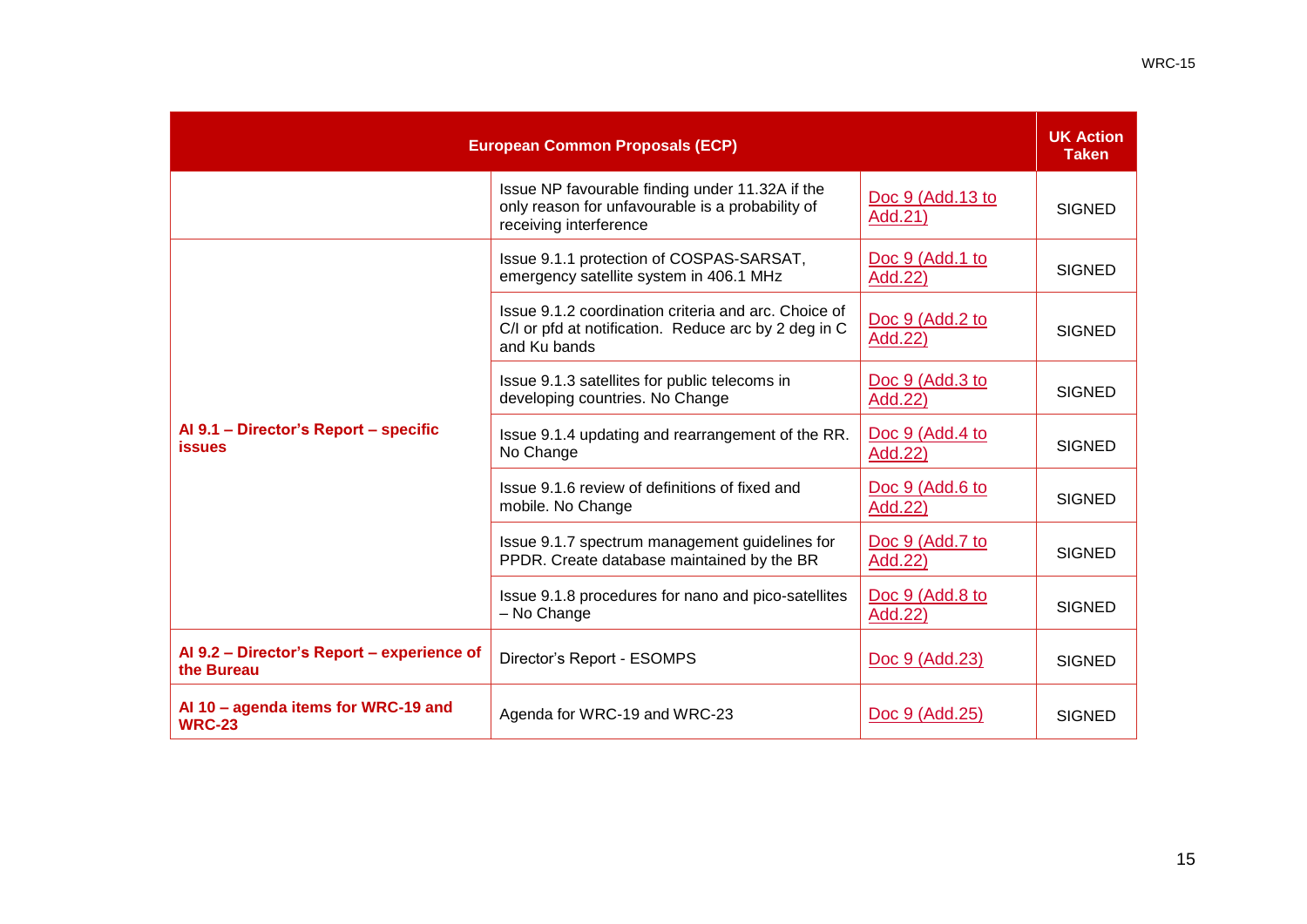| <b>European Common Proposals (ECP)</b> |                                                                                                                |                | <b>UK Action</b><br><b>Taken</b> |
|----------------------------------------|----------------------------------------------------------------------------------------------------------------|----------------|----------------------------------|
| GFT - Resolution 185 (Busan 2014)      | Resolution 185 (Busan 2014) Add primary<br>AMS(R) $S7$ at 1087.7-1092.3MHz for ADS-B<br>reception by satellite | Doc 9 (Add.26) | <b>SIGNED</b>                    |

 7 AMS(R)S – Aeronautical Mobile Satellite (Route) Service, a service defined in the Radio Regulations as a "*service reserved for communications relating to safety and regularity of flight, primarily along national or international civil air routes"*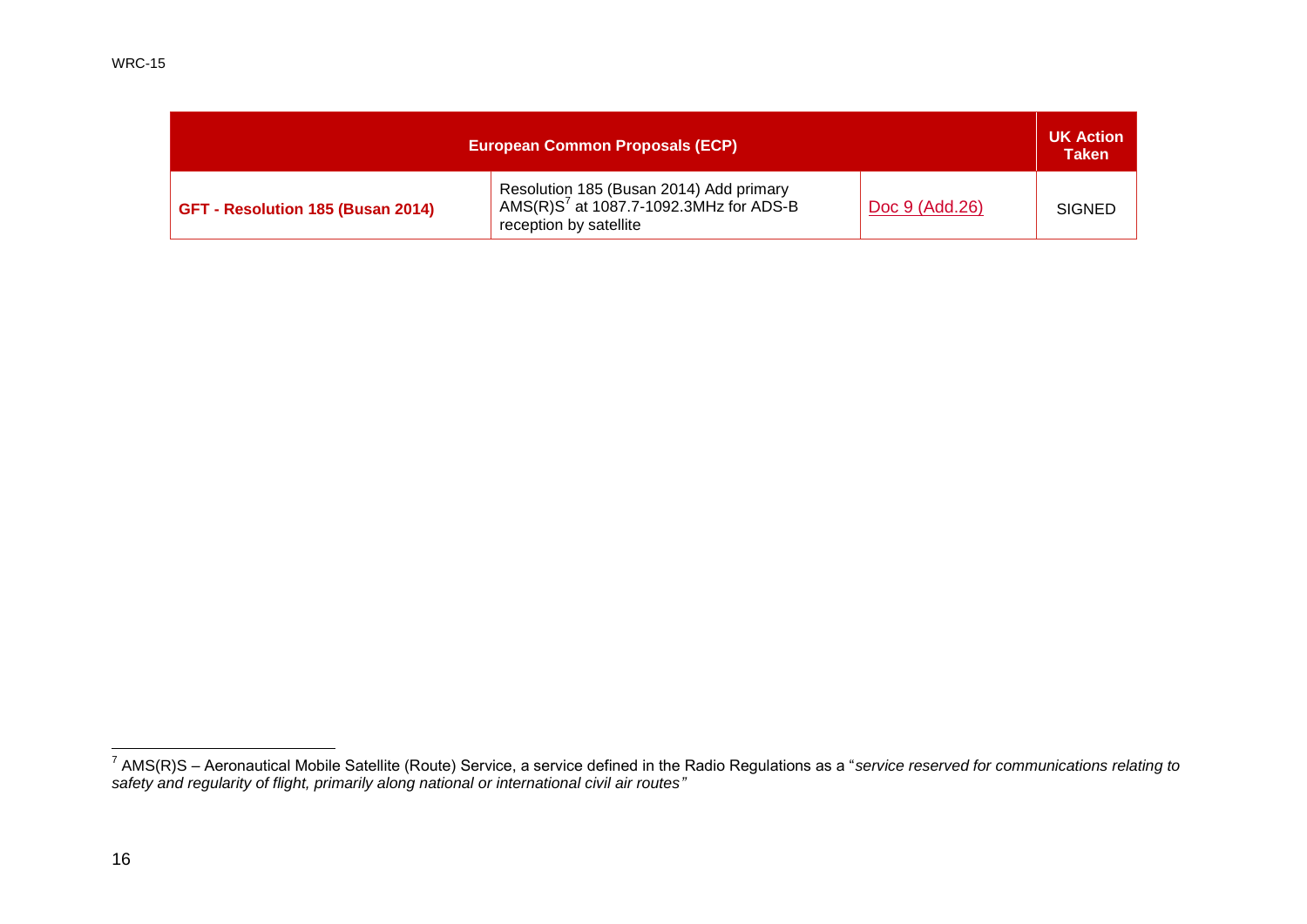### **Annex 2**

## UK Prioritisation Table for WRC-15 Agenda Items

- A2.1 As we stated in previous documents the UK priority given to individual agenda items is qualified accordingly;
	- **High**: key policy issues for the UK, either because of their strategic importance or because of the potential threat they may pose to UK interests. This will usually apply where there is a major conflict between radio services or between differing UK interests, and especially where the agenda item is so wide-ranging that it presents potentially multiple (as yet undefined) threats (e.g. where additional spectrum is sought without any indication as to the target band). We anticipate these to be controversial with diverging views from other countries, including within Europe. We will aim to actively engage at all stages.
	- **Medium**: important for the UK and/or likely to present some difficulties, at least in detail. This will generally apply to agenda items mainly confined to a single radio service, rather than where this is a major conflict between services. We expect some degree of consensus at least in Europe but will ensure UK participation in all relevant meetings.
	- **Low**: either relatively unimportant for the UK or sufficiently straightforward and uncontroversial that we can expect others to lead with minimum risk to the UK. We will however continue to monitor developments.

The following Table gives an overview of the current priority status of the individual agenda items.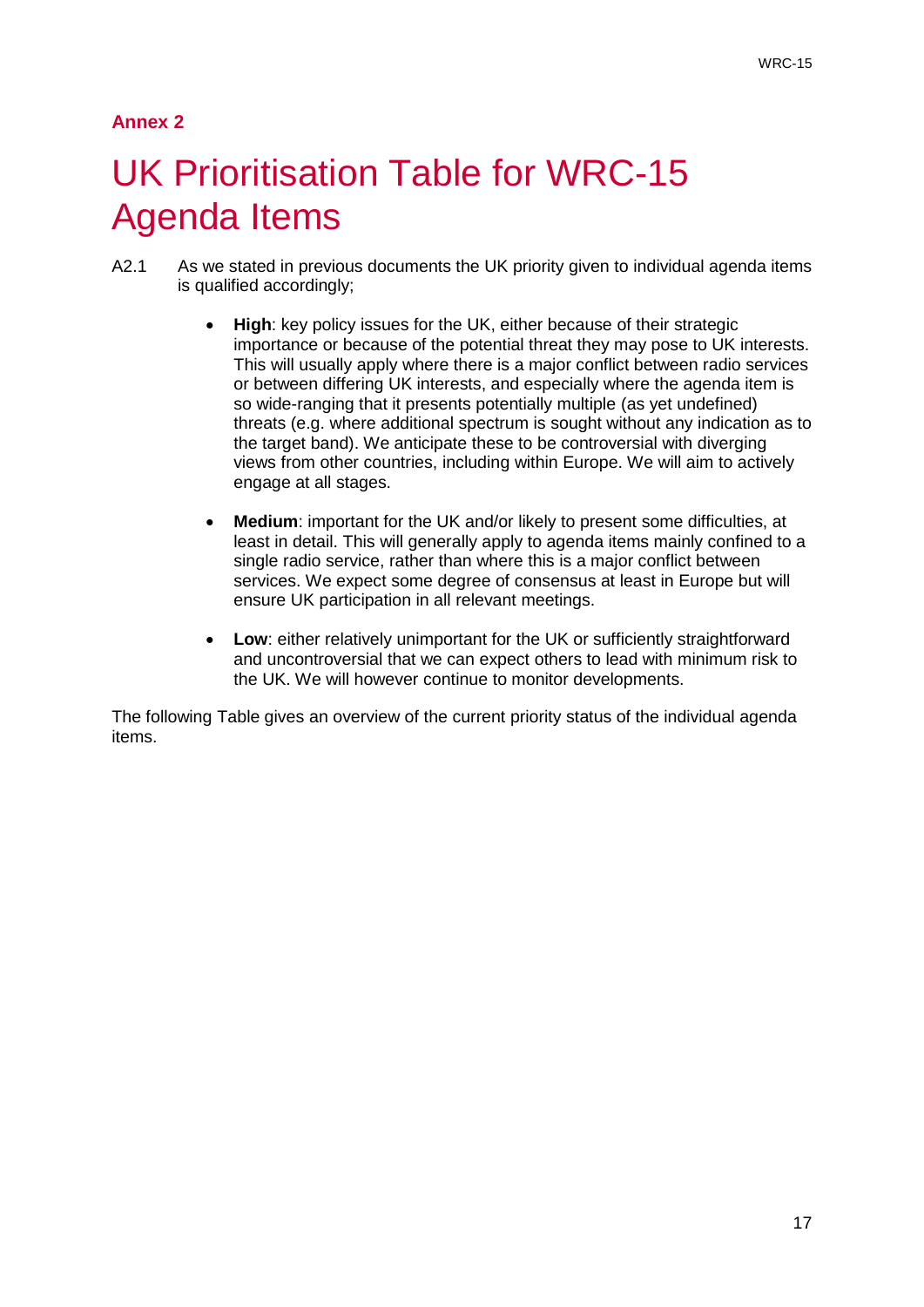# UK Priority Table for WRC-15

| <b>WRC-15</b><br><b>Agenda Item</b> | <b>Title</b>                                                                                                                                                                                                                                                                                                                                                | <b>Current UK</b><br>priority |
|-------------------------------------|-------------------------------------------------------------------------------------------------------------------------------------------------------------------------------------------------------------------------------------------------------------------------------------------------------------------------------------------------------------|-------------------------------|
| 1                                   | on the basis of proposals from administrations, taking account of the results of WRC-15 and<br>the Report of the Conference Preparatory Meeting, and with due regard to the<br>requirements of existing and future services in the bands under consideration, to consider<br>and take appropriate action in respect of the following items:                 | N/A                           |
| 1.1                                 | to consider additional spectrum allocations to the mobile service on a primary basis and<br>identification of additional frequency bands for International Mobile Telecommunications<br>(IMT) and related regulatory provisions, to facilitate the development of terrestrial mobile<br>broadband applications, in accordance with Resolution 233 (WRC-15); | High                          |
| 1.2                                 | to examine the results of ITU-R studies, in accordance with Resolution 232 (WRC-15), on<br>the use of the frequency band 694-790 MHz by the mobile, except aeronautical mobile,<br>service in Region 1 and take the appropriate measures;                                                                                                                   | High                          |
| 1.3                                 | to review and revise Resolution 646 (Rev.WRC-15) for broadband public protection and<br>disaster relief (PPDR), in accordance with Resolution 648 (WRC-15);                                                                                                                                                                                                 | High                          |
| 1.4                                 | to consider possible new allocation to the amateur service on a secondary basis within the<br>band 5 250-5 450 kHz in accordance with Resolution 649 (WRC-15);                                                                                                                                                                                              | Low                           |
| 1.5                                 | to consider the use of frequency bands allocated to the fixed-satellite service not subject to<br>Appendices 30, 30A and 30B for the control and non-payload communications of<br>unmanned aircraft systems (UAS) in non-segregated airspaces, in accordance with<br>Resolution 153 (WRC-15);                                                               | High                          |
| 1.6                                 | to consider possible additional primary allocations:                                                                                                                                                                                                                                                                                                        |                               |
| 1.6.1                               | to the fixed-satellite service (Earth-to-space and space-to-Earth) of 250 MHz in the range<br>between 10 GHz and 17 GHz in Region 1;                                                                                                                                                                                                                        | Medium                        |
| 1.6.2                               | to the fixed-satellite service (Earth-to-space) of 250 MHz in Region 2 and 300 MHz in Region<br>3 within the range 13-17 GHz;                                                                                                                                                                                                                               | Low                           |
|                                     | and review the regulatory provisions on the current allocations to the fixed-satellite service<br>within each range, taking into account the results of ITU-R studies, in accordance with<br>Resolutions 151 (WRC-15) and 152 (WRC-15), respectively;                                                                                                       |                               |
| 1.7                                 | to review the use of the band 5 091-5 150 MHz by the fixed-satellite service (Earth-to-<br>space) (limited to feeder links of the non-geostationary mobile-satellite systems in the<br>mobile-satellite service) in accordance with Resolution 114 (Rev.WRC-15);                                                                                            | Low                           |
| 1.8                                 | to review the provisions relating to earth stations located on board vessels (ESVs), based on<br>studies conducted in accordance with Resolution 909 (WRC-15);                                                                                                                                                                                              | Medium                        |
| 1.9                                 | to consider, in accordance with Resolution 758 (WRC-15):                                                                                                                                                                                                                                                                                                    |                               |
| 1.9.1                               | possible new allocations to the fixed-satellite service in the frequency bands 7 150-7 250<br>MHz (space-to-Earth) and 8 400-8 500 MHz (Earth-to-space), subject to appropriate sharing<br>conditions;                                                                                                                                                      | Medium                        |
| 1.9.2                               | the possibility of allocating the bands 7 375-7 750 MHz and 8 025-8 400 MHz to the<br>maritime-mobile satellite service and additional regulatory measures, depending on the<br>results of appropriate studies;                                                                                                                                             | Medium                        |
| 1.10                                | to consider spectrum requirements and possible additional spectrum allocations for the<br>mobile-satellite service in the Earth-to-space and space-to-Earth directions, including the<br>satellite component for broadband applications, including International Mobile                                                                                     | Medium                        |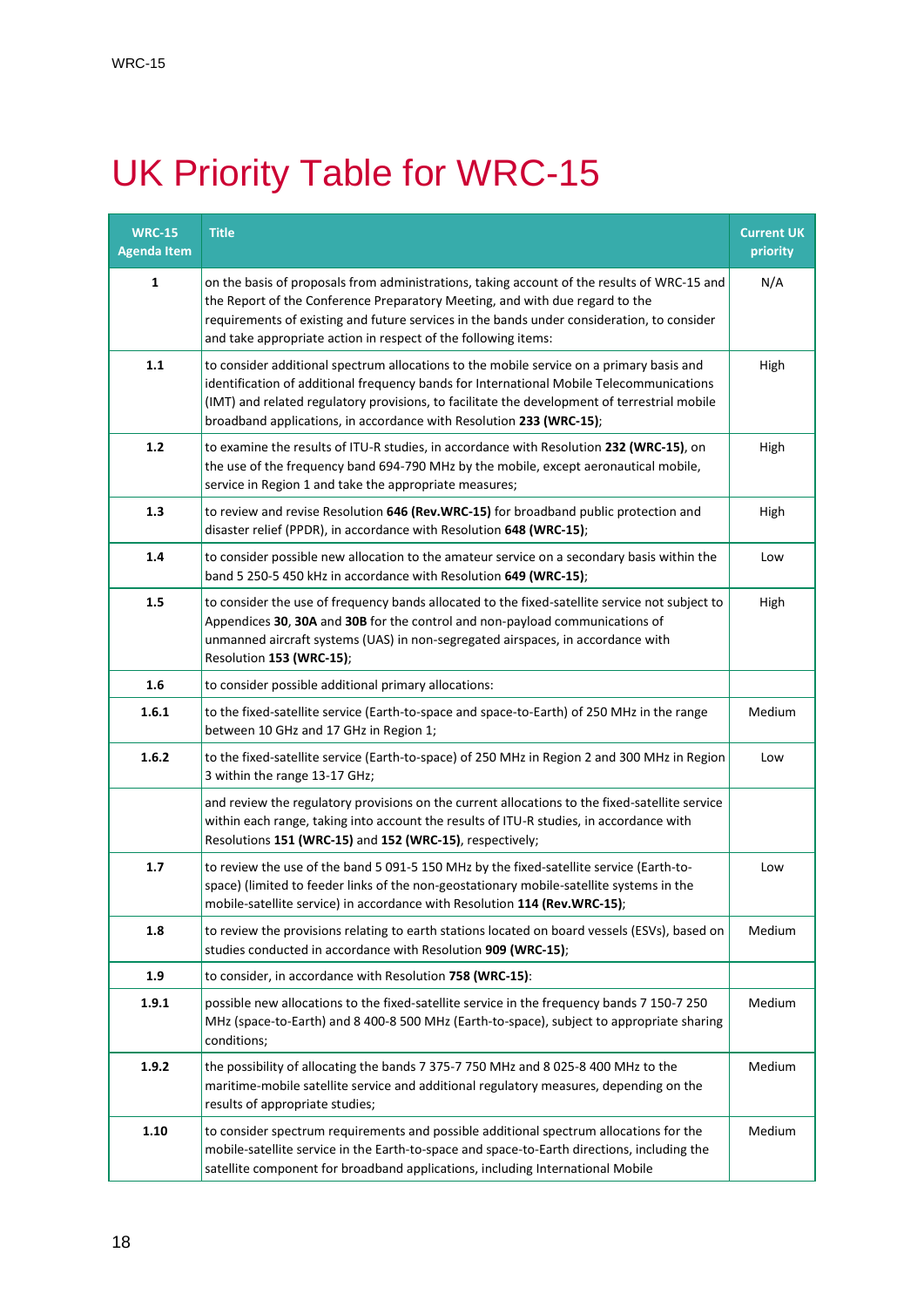|      | Telecommunications (IMT), within the frequency range from 22 GHz to 26 GHz, in<br>accordance with Resolution 234 (WRC-15);                                                                                                                                                                                                                                                                                                                                                                      |        |
|------|-------------------------------------------------------------------------------------------------------------------------------------------------------------------------------------------------------------------------------------------------------------------------------------------------------------------------------------------------------------------------------------------------------------------------------------------------------------------------------------------------|--------|
| 1.11 | to consider a primary allocation for the Earth exploration-satellite service (Earth-to-space)<br>in the 7-8 GHz range, in accordance with Resolution 650 (WRC-15);                                                                                                                                                                                                                                                                                                                              | Medium |
| 1.12 | to consider an extension of the current worldwide allocation to the Earth exploration-<br>satellite (active) service in the frequency band 9 300-9 900 MHz by up to 600 MHz within<br>the frequency bands 8 700-9 300 MHz and/or 9 900-10 500 MHz, in accordance with<br>Resolution 651 (WRC-15);                                                                                                                                                                                               | Medium |
| 1.13 | to review No. 5.268 with a view to examining the possibility for increasing the 5 km<br>distance limitation and allowing space research service (space-to-space) use for proximity<br>operations by space vehicles communicating with an orbiting manned space vehicle, in<br>accordance with Resolution 652 (WRC-15);                                                                                                                                                                          | Low    |
| 1.14 | to consider the feasibility of achieving a continuous reference time-scale, whether by the<br>modification of coordinated universal time (UTC) or some other method, and take<br>appropriate action, in accordance with Resolution 653 (WRC-15);                                                                                                                                                                                                                                                | High   |
| 1.15 | to consider spectrum demands for on-board communication stations in the maritime<br>mobile service in accordance with Resolution 358 (WRC-15);                                                                                                                                                                                                                                                                                                                                                  | Low    |
| 1.16 | to consider regulatory provisions and spectrum allocations to enable possible new<br>Automatic Identification System (AIS) technology applications and possible new<br>applications to improve maritime radiocommunication in accordance with Resolution 360<br>(WRC-15);                                                                                                                                                                                                                       | Medium |
| 1.17 | to consider possible spectrum requirements and regulatory actions, including appropriate<br>aeronautical allocations, to support wireless avionics intra-communications (WAIC), in<br>accordance with Resolution 423 (WRC-15);                                                                                                                                                                                                                                                                  | Medium |
| 1.18 | to consider a primary allocation to the radiolocation service for automotive applications in<br>the 77.5-78.0 GHz frequency band in accordance with Resolution 654 (WRC-15);                                                                                                                                                                                                                                                                                                                    | Medium |
| 2    | to examine the revised ITU-R Recommendations incorporated by reference in the Radio<br>Regulations communicated by the Radiocommunication Assembly, in accordance with<br>Resolution 28 (Rev.WRC-03), and to decide whether or not to update the corresponding<br>references in the Radio Regulations, in accordance with the principles contained in Annex 1<br>to Resolution 27 (Rev.WRC-15);                                                                                                 | Low    |
| 3    | to consider such consequential changes and amendments to the Radio Regulations as may<br>be necessitated by the decisions of the Conference;                                                                                                                                                                                                                                                                                                                                                    | Low    |
| 4    | in accordance with Resolution 95 (Rev.WRC-07), to review the resolutions and<br>recommendations of previous conferences with a view to their possible revision,<br>replacement or abrogation;                                                                                                                                                                                                                                                                                                   | Low    |
| 5    | to review, and take appropriate action on, the Report from the Radiocommunication<br>Assembly submitted in accordance with Nos. 135 and 136 of the Convention;                                                                                                                                                                                                                                                                                                                                  | Low    |
| 6    | to identify those items requiring urgent action by the Radiocommunication Study Groups in<br>preparation for the next world radiocommunication conference;                                                                                                                                                                                                                                                                                                                                      | Low    |
| 7    | to consider possible changes, and other options, in response to Resolution 86 (Rev.<br>Marrakesh, 2002) of the Plenipotentiary Conference, an advance publication, coordination,<br>notification and recording procedures for frequency assignments pertaining to satellite<br>networks, in accordance with Resolution 86 (Rev.WRC-07) to facilitate rational, efficient,<br>and economical use of radio frequencies and any associated orbits, including the<br>geostationary-satellite orbit; | Medium |
| 8    | to consider and take appropriate action on requests from administrations to delete their<br>country footnotes or to have their country name deleted from footnotes, if no longer<br>required, taking into account Resolution 26 (Rev.WRC-07);                                                                                                                                                                                                                                                   | Low    |